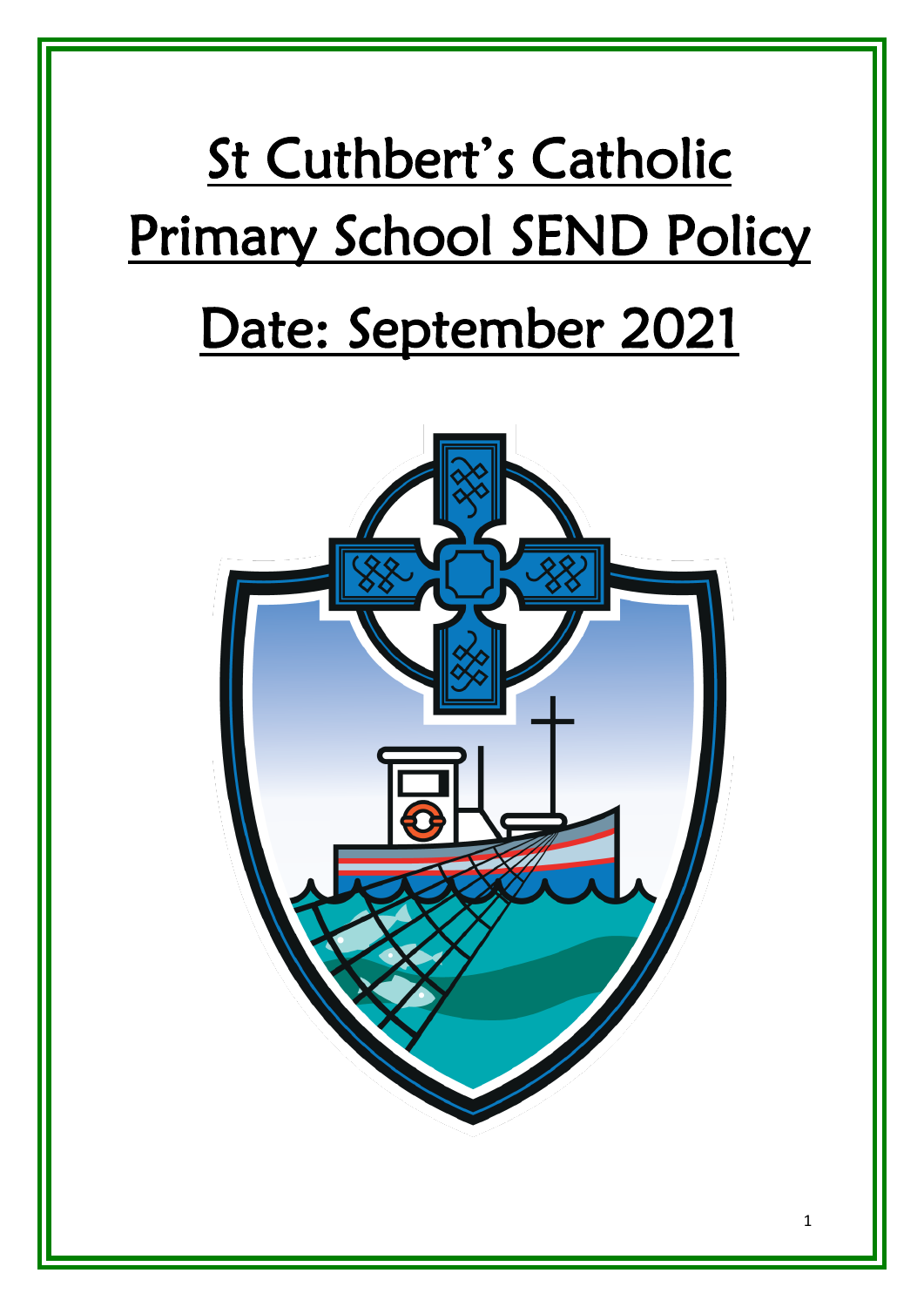# St Cuthbert's Catholic Primary School

# Special Educational Needs (SEND) Policy

# Introduction

St Cuthbert's Catholic Primary School has a named SENCO (Ms Shepherd, who is a member of the Senior Leadership Team) and a named Governor responsible for SEND. They ensure that St Cuthbert's Special Educational Needs and Disabilities policy works within the guidelines and inclusion policies of the Code of Practice (2014/15), the Local Education Authority and other policies current within the school.

This policy was developed in consultation with other SENCOs from the North Tyneside Catholic Schools Collaborative and developed in response to the 2014/15 SEND Code of Practice: 0-25 guidance. The policy was written has due regard to all relevant legislation including, but not limited to, the following:

- Children and Families Act 2014
- Health and Social Care Act 2012
- Equality Act 2010
- The Equality Act 2010 (Disability) Regulations 2010
- Education Act 1996
- Education Act 2002
- Mental Capacity Act 2005
- Children Act 1989
- The Special Educational Needs and Disability (Amendment) Regulations 2015
- The Special Educational Needs (Personal Budgets) Regulations 2014
- The Special Educational Needs and Disability (Detained Persons) Regulations 2015
- Local Government Act 1974
- Disabled Persons (Services, Consultation and Representation) Act 1986
- Data Protection Act 2018
- The UK General Data Protection Regulation (GDPR)

This policy has due regard to statutory and non-statutory guidance, including, but not limited to, the following:

- DfE (2015) 'Special educational needs and disability code of practice: 0 to 25 years'
- DfE (2015) 'Supporting pupils at school with medical conditions'
- DfE (2021) 'Keeping children safe in education 2021'
- DfE (2018) 'Working Together to Safeguard Children'
- DfE (2018) 'Mental health and wellbeing provision in schools'
- DfE (2021) 'School Admissions Code'

This policy operates in conjunction with the following school policies:

- Admissions Policy
- Equal Opportunities Policy: Pupils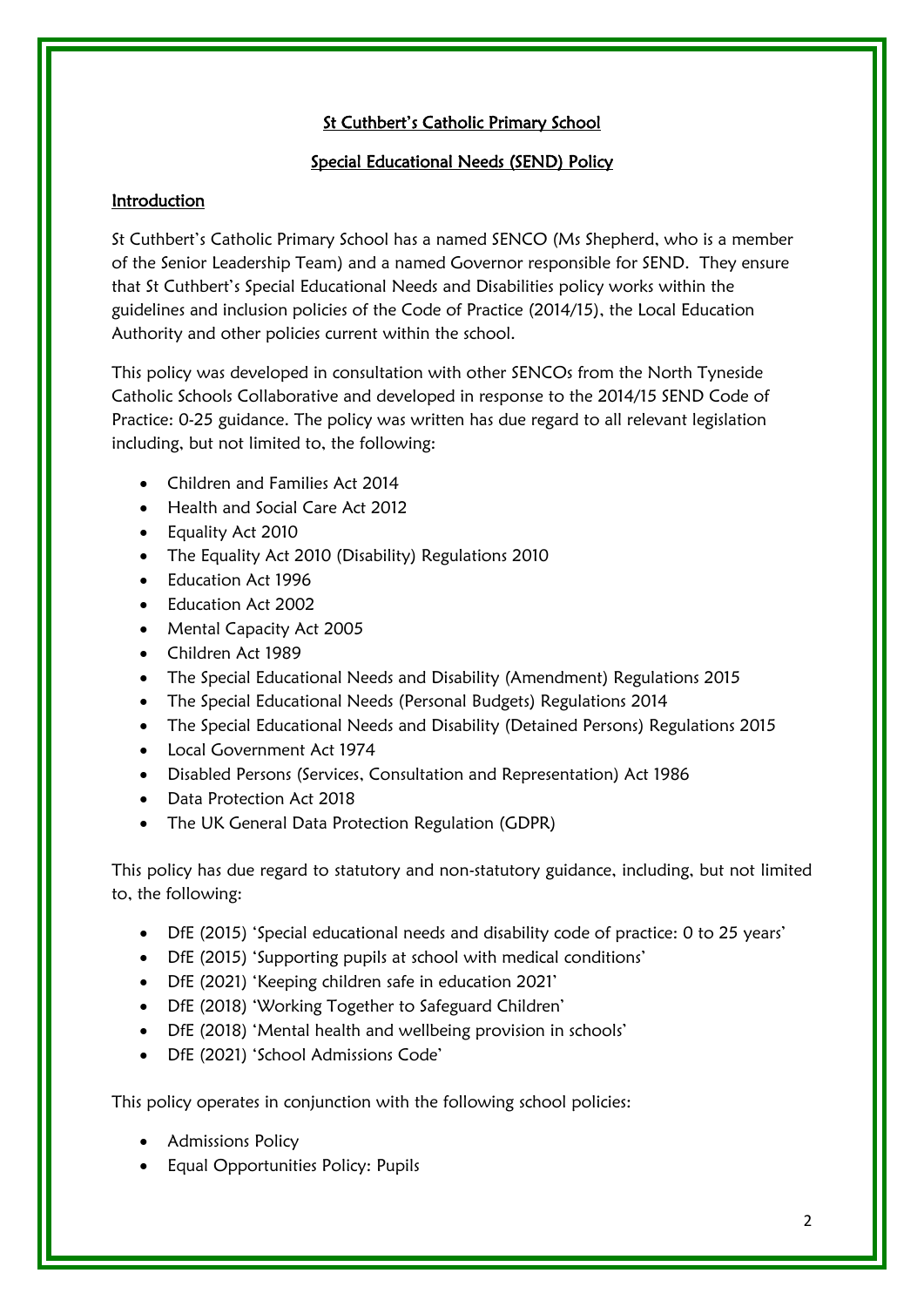- Pupil Confidentiality Policy
- Data Protection Policy
- Records Management Policy
- Social, Emotional and Mental Health (SEMH) Policy
- Supporting Pupils with Medical Conditions Policy
- Child Protection and Safeguarding Policy
- Careers Policy
- Exclusion Policy
- Behavioural Policy
- Complaints Procedures Policy
- Accessibility Plan

This policy was created by the school's SENCO with the SEND Governor in liaison with the SLT, all staff and parents of pupils with SEND and has been shared with stakeholders, including governors, parents, and families via the school newsletter and website.

This SEND policy should be read alongside other documents and policies including:

- Statutory Guidance on Supporting pupils at school with medical conditions April 2014
- The National Curriculum in England Key Stage 1 and 2 framework document Sept 2013
- Safeguarding Policy
- Accessibility Plan
- Teachers Standards 2012A

# Aims and beliefs

At St Cuthbert's it is the belief that all children have an equal right to a full and rounded education which will enable them to achieve their full potential. We aspire to raise the aspirations of and expectations for all pupils with SEND.

It is also our belief that every teacher is a teacher of every child or young person, including those with SEND. We will ensure that teachers are able to identify and provide for those pupils with special educational needs, allowing them to be included in all school activities.

Our aim is to secure special educational provision for pupils for whom this is required, that is 'additional to and different from' that provided within the differentiated curriculum to better respond to the four areas of need identified in the new Code of Practice (September 2014):

- Communication and interaction
- Cognition and learning
- Social, mental and emotional health
- Sensory/physical

# What are special educational needs?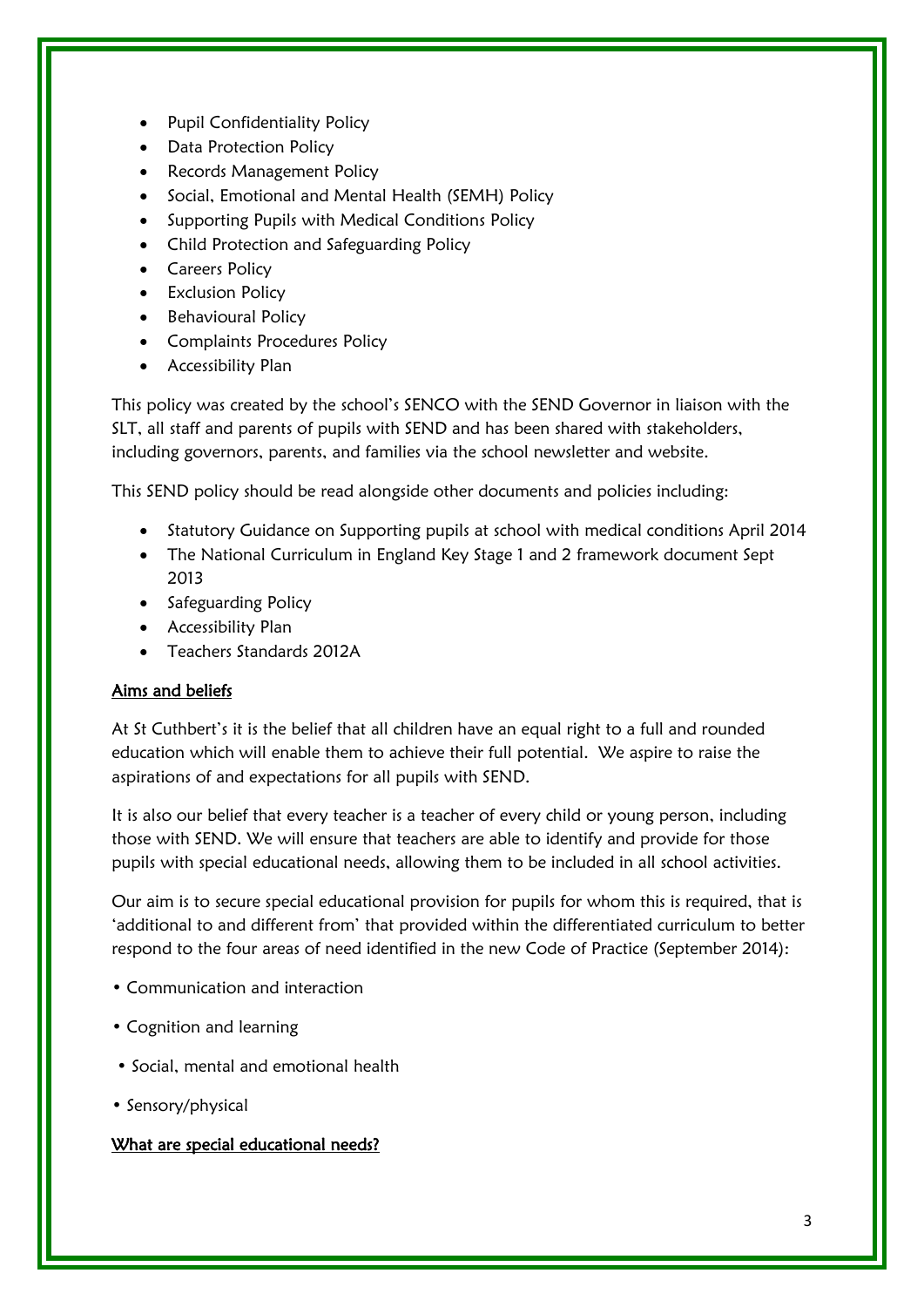'A child or young person has special educational needs if he or she has a learning difficulty or disability which calls for special educational provision to be made for him or her. A learning difficulty or disability is a significantly greater difficulty in learning than the majority of others of the same age. Special educational provision means educational or training provision that is additional to, or different from, that made generally for others of the same age in a mainstream setting in England…. Health care provision or social care provision which educates or trains a child or young person is to be treated as special educational provision.' Code of Practice 2014

The school recognises that the needs of high achieving children should also be catered for and recognised as a 'special educational need'. Pupils with SEND are offered additional support, through small group or 1:1 activities, in order to boost their skills level and confidence.

#### **Objectives**

The objectives of this policy working with the guidance provided in the SEND Code of Practice 2014 are as follows:

• to create an inclusive environment that meets the special educational needs of each child in order that they can achieve their learning potential and to be fully engaged in all activities with pupils who do not have SEND

• to respond to parents/carers and pupils' views in order to evidence high levels of confidence and partnership

• to make clear the expectations of all partners in the process

• to ensure a high level of staff expertise to meet pupil need, through well targeted continuing professional development

• to ensure support for pupils with medical conditions full inclusion in all school activities by ensuring consultation with health and social care professionals

• to identify the roles and responsibilities of all staff in providing for children's special educational needs

• through reasonable adjustments to enable all children to have full access to all elements of the school curriculum

 • to work in cooperation and productive partnerships with the Local Education Authority and other outside agencies, to ensure there is a multi-professional approach to meeting the needs of all vulnerable learners.

#### Equal Opportunities and Inclusion

Through all subjects we ensure that the school meets the needs of all, taking account of gender, ethnicity, culture, religion, language, sexual orientation, age, ability, disability and social circumstances. It is important that in this school we meet the diverse needs of pupils to ensure inclusion for all and that all pupils are prepared for full participation in a multi-ethnic society. We also measure and assess the impact regularly through meetings with our SEND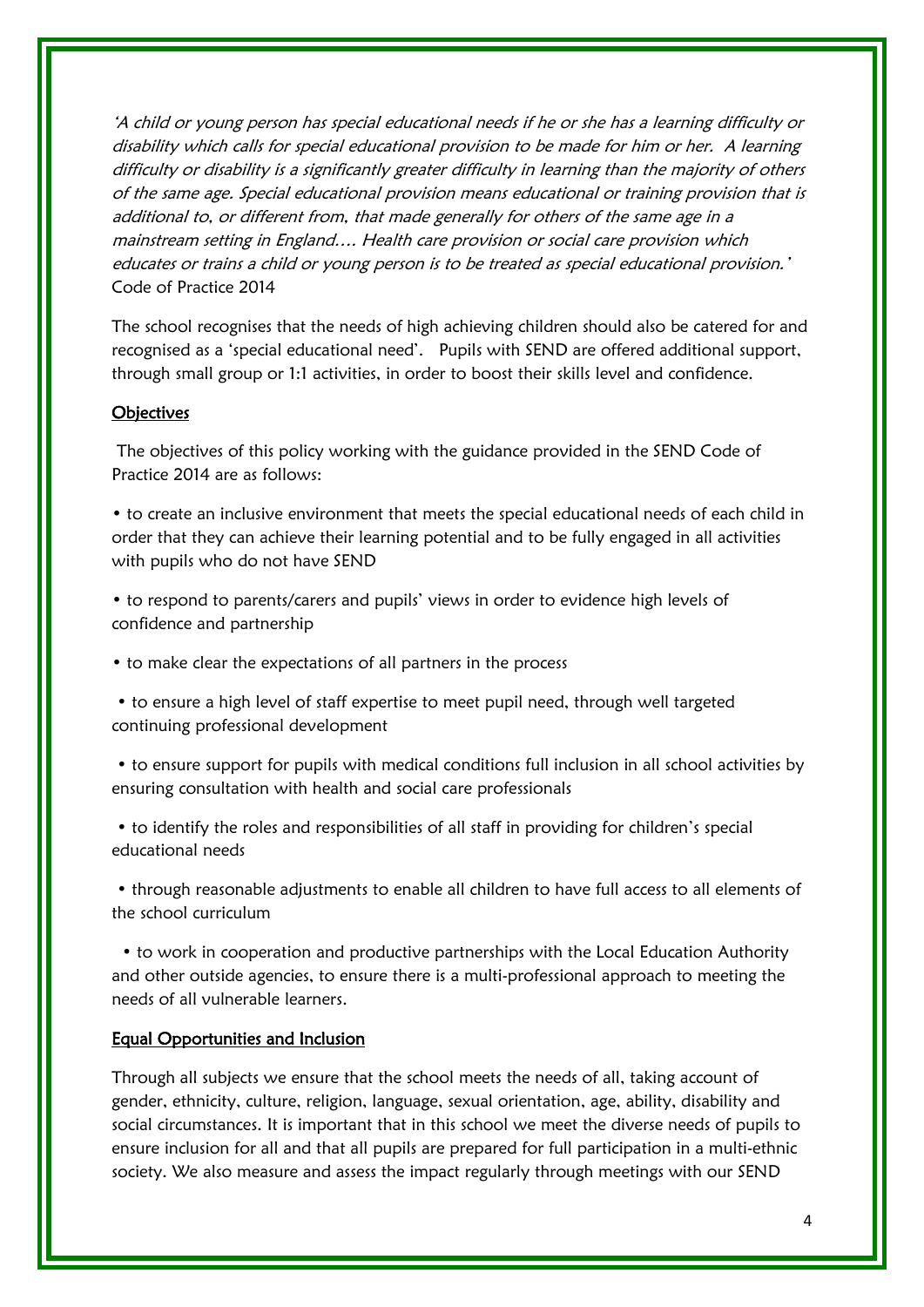coordinator and individual teachers to ensure all children have equal access to success in all subjects.

Through appropriate curricular provision, we respect the fact that children:

- have different educational and behavioural needs and aspirations
- require different strategies for learning
- acquire, assimilate and communicate information at different rates
- need a range of different teaching approaches and experiences

#### Teachers respond to children's needs by:

• providing support for children who need help with communication, language and literacy

• planning to develop children's understanding through the use of all available senses and experiences

- planning for children's full participation in learning, and in physical and practical activities
- helping children to manage their behaviour and to take part in learning effectively and safely

• helping individuals to manage their emotions, particularly trauma or stress, and to take part in learning

#### Identification, Assessment and Provision

Provision for children with special educational needs is a matter for the whole school. The governing body, the school's head teacher, the SENCO and all other members of staff, particularly class teachers and teaching assistants, have important day–to–day responsibilities. All teachers are teachers of children with special educational needs.

The school will assess each child's current levels of attainment on entry in order to ensure that they build on the patterns of learning and experience already established during the child's pre-school years. If the child already has an identified special educational need, this information will be transferred from other partners in their Early Years setting and the class teacher and SENCO will use this information to:

- provide starting points for the development of an appropriate curriculum.
- identify and focus attention on action to support the child within the class.
- use the assessment processes to identify any learning difficulties.

• work in partnership with parents and carers to ensure close communication and information to achieve good outcomes.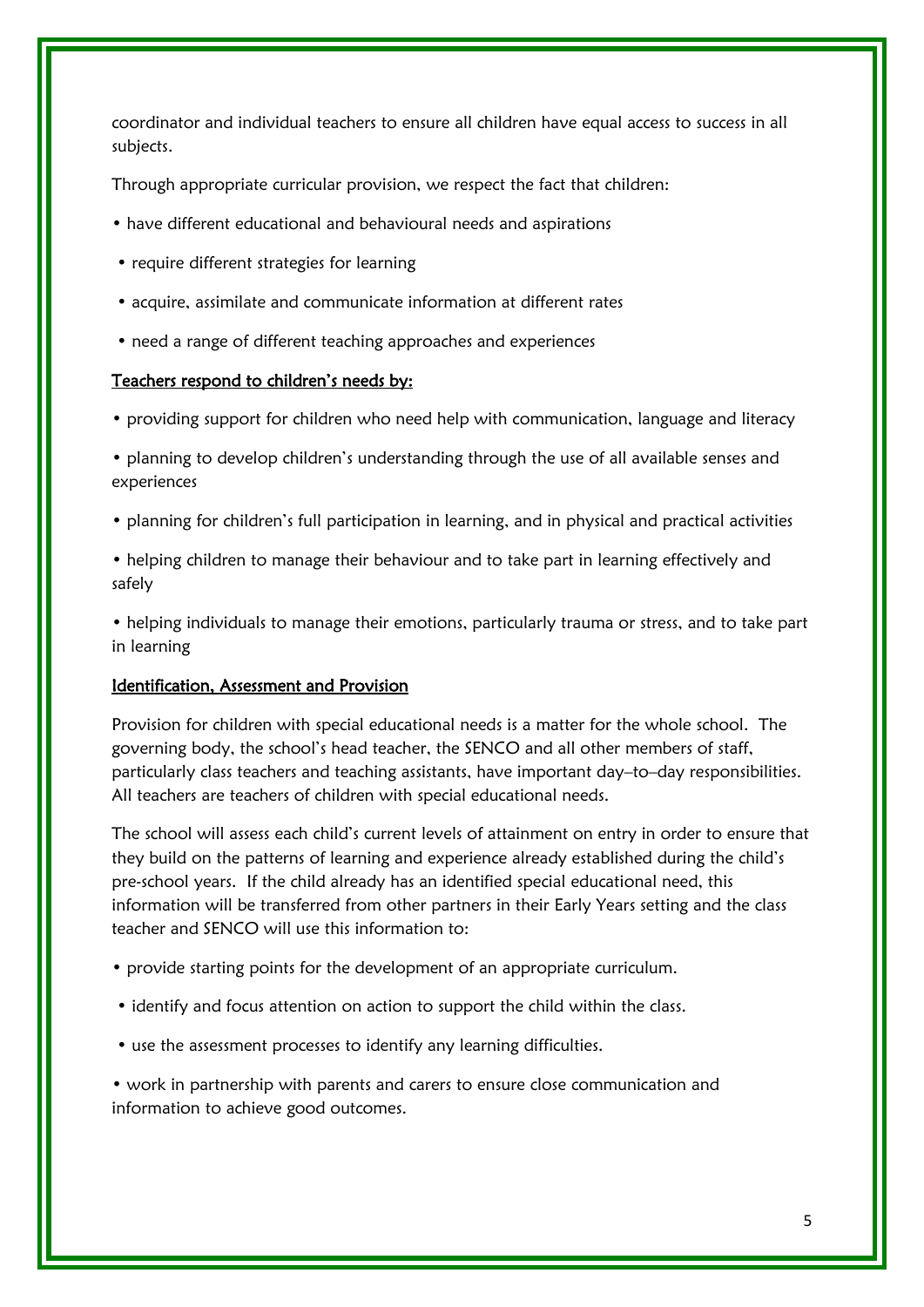• ensure ongoing observation and assessments provide regular feedback about the child's achievements and experiences to form the basis for planning the next steps of the child's learning.

#### English as an Additional Language (EAL)

The identification and assessment of the special educational needs of children whose first language is not English requires particular care. Where there is uncertainty about a particular child, a teacher will look carefully at all aspects of the child's performance in different subjects to establish whether the problems are due to limitations in their command of English or arises from special educational needs.

#### Vulnerable Learners

We recognise that some learners may be affected by other factors that may impact on progress and attainment.

- Disability
- Attendance and Punctuality
- Health and Welfare
- EAL
- Being in receipt of Pupil Premium Grant
- Being a Looked After Child
- Being a child of Serviceman/woman

Any specific concerns relating to the child or young person's behaviour will be described as an underlying response to a need. The school recognises that this is not SEN and will respond to it appropriately after communication with parents and carers and in-line with the behaviour policy of the school.

#### The role of the SENCO

The Special Educational Needs and Disabilities Co-ordinator's [SENCO] responsibilities include:

- Overseeing the day-to-day operation of the school's SEND policy
- Co-ordinating provision for children with SEND.
- Liaising with and advising colleagues.
- Overseeing the records of all children with SEND.
- Liaising with parents of children with SEND.
- Contributing to the in-service training of staff.
- Liaising with other schools if the child is transferring to another school or provision and liaising with the new school if Y6 pupils are to transfer to Year 7.
- Liaising with external agencies including the LEA's support; educational psychology services; health and social services and voluntary bodies.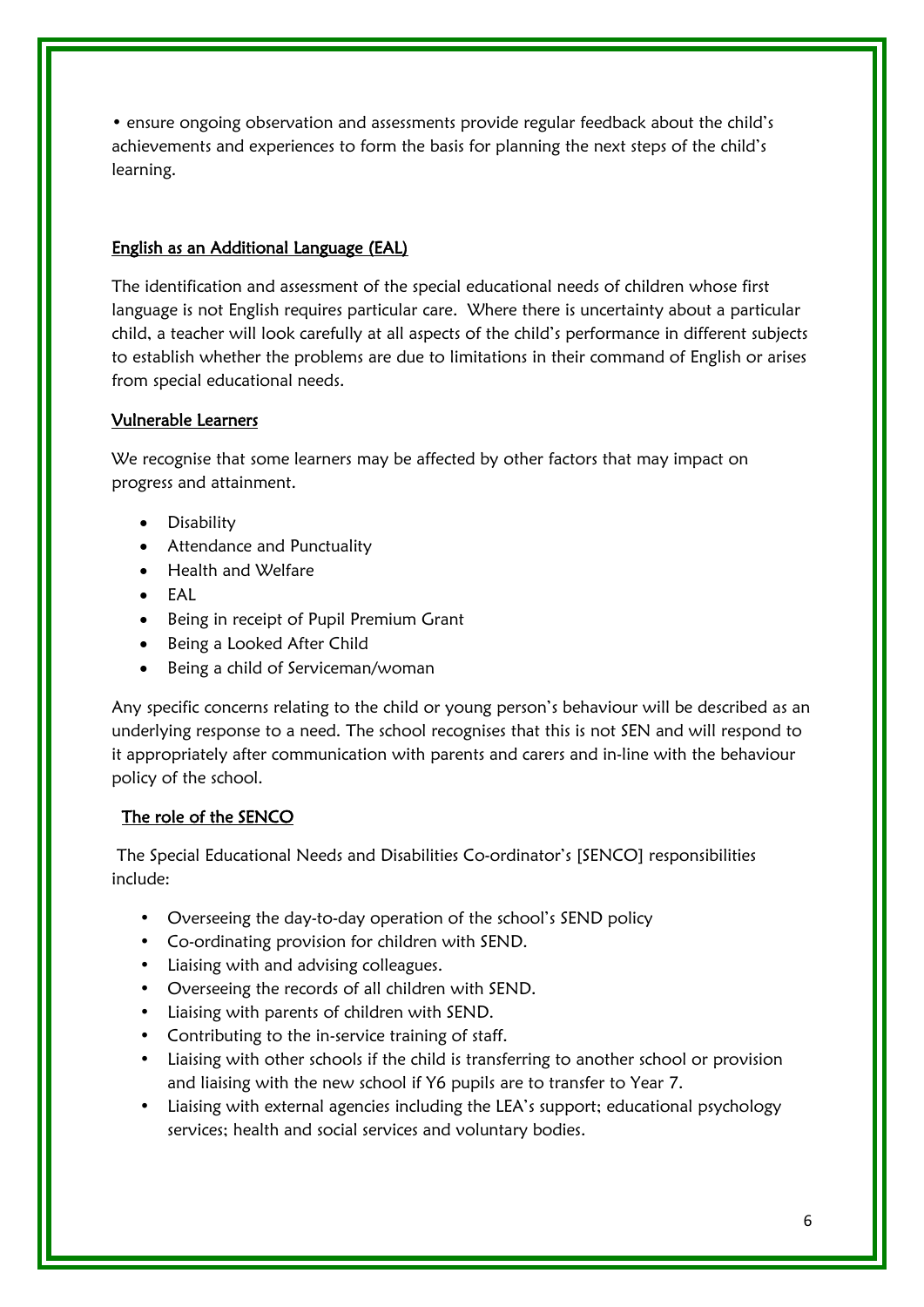• Co-ordinating and developing school-based strategies for the identification and review of children with SEND.

• Making regular visits to learning environments within school to monitor the progress of children on the SEND support register.

#### Monitoring Children's Progress

The school's system for observing and assessing the progress of individual children will provide information about areas where a child is not progressing satisfactorily. Under these circumstances, teachers may need to consult the SENCO to consider what else might be done. This review might lead to the conclusion that the pupil requires help over and above that which is normally available through quality first teaching within a differentiated curriculum.

The key test of the need for action is that current rates of progress are inadequate. Adequate progress can be identified as that which:

- Prevents the attainment gap between the child and his peers from widening.
- Closes the attainment gap between the child and his peers.
- Betters the child's previous rate of progress.
- Ensures access to the full curriculum.
- Demonstrates an improvement in self-help, social or personal skills.
- Demonstrates improvements in the child's behaviour.

In order to help children with special educational needs, St Cuthbert's will adopt a graduated response. We will continually assess, plan, implement and review our approach to teaching all children. When a potential special educational need has been identified by the class teacher an individualised assessment of need will begin. This will identify barriers to and gaps in learning which can then be addressed through a personalised approach.

When any concern is initially noticed it is the responsibility of the class teacher to take steps to address the issue. The class teacher, after discussion with the SENCO, will then provide additional interventions that are additional to those provided as part of the school's differentiated curriculum and the child will be given individual learning targets which will be applied within the learning environment. These targets will be monitored by the class teacher and teaching assistants within the class and reviewed formally with the SENCO, parents and young person.

If no progress is noted after a review period of a term, the child may be added to the school SEND register with parental permission. School may need to consult external agencies for specialist help if the planned interventions are still not having an impact on the individual's progress.

The school will record the steps taken to meet the needs of individual children through the use of a Provision Map/Support Plan and the SENCO will have responsibility for ensuring that records are kept and available when needed. If the school decides to refer a child for statutory assessment/Education Health and Care Plan, we will provide the LEA with evidence of the interventions already undertaken.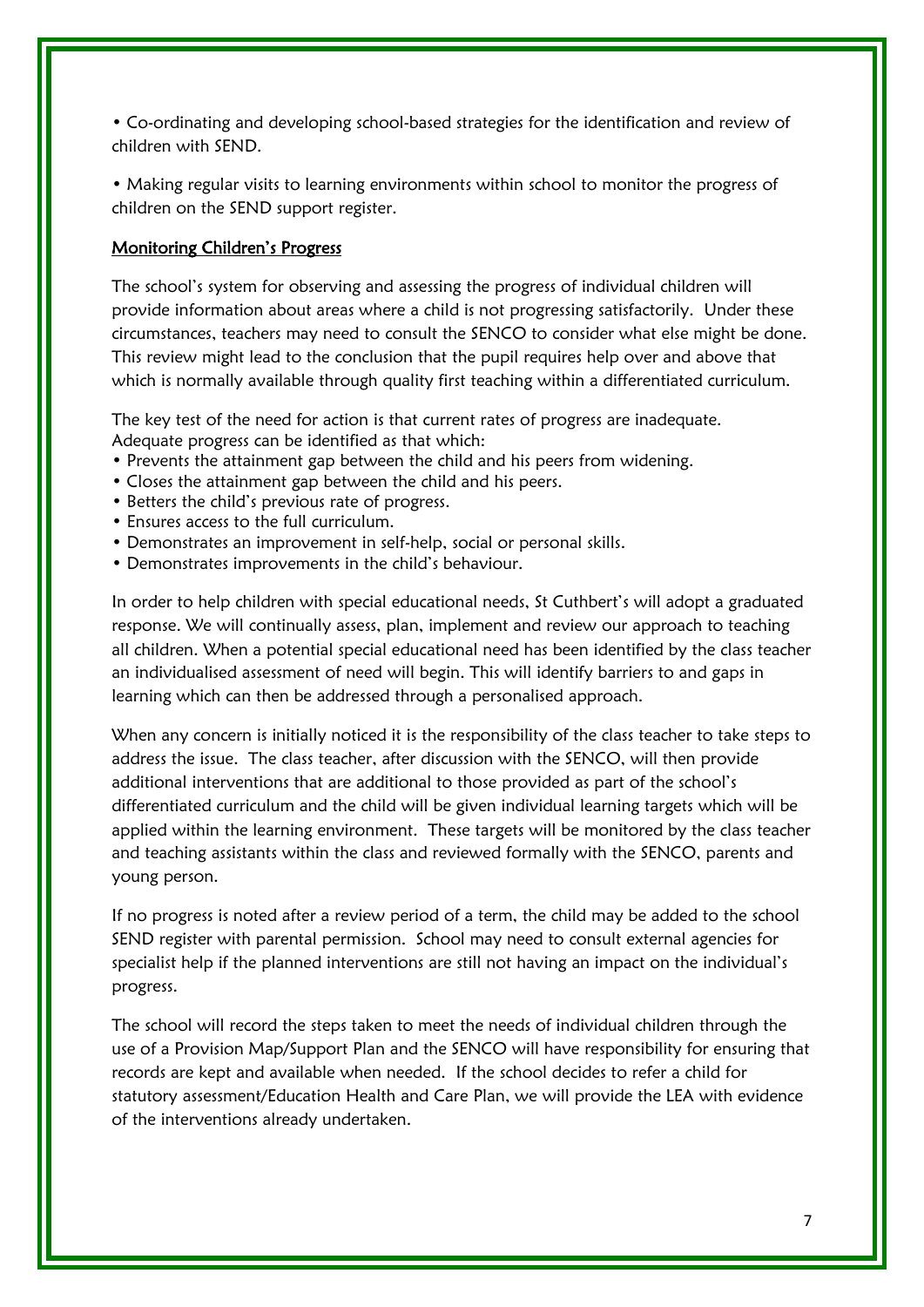#### Reasons for a child being added to the SEND register may include the fact that he/she:

• Makes little or no progress, even when teaching approaches are targeted particularly in a child's identified area of weakness.

• Shows signs of difficulty in developing English and/or mathematics skills which result in less than expected attainment in some curriculum areas.

• Presents persistent emotional health and behaviour difficulties which are not improved by the behaviour management techniques usually employed in the school.

• Has sensory or physical problems, and continues to make little or no progress, despite the provision of specialist equipment.

• Has communication and / or interaction difficulties, and continues to make little or no progress.

Within the termly school's cyclical process of assess, plan, do, review a child's attainment and progress is rigorously monitored. If adaptations and interventions have been successful and the child makes expected progress in line with their peers, then additional interventions will be withdrawn and the child could be removed from the register.

#### Partnership with parents

Partnership plays a key role in enabling children and young people with SEND to achieve their potential. Parents hold key information and have knowledge and experience to contribute to the shared view of a child's needs. All parents of children with special educational needs will be treated as partners and will be given support to play an active and valued role in their child's education.

Children and young people with special educational needs often have a unique knowledge of their own needs and their views about what sort of help they would like. They will be encouraged to contribute to the assessment of their needs, the review and transition process.

The school website contains details of our policy for special educational needs and the local offer that includes the provision made for children with SEND. At all stages of the special needs process, the school keeps parents fully informed and involved. We take account of the wishes, feelings and knowledge of parents at all stages.

We encourage parents to make an active contribution to their child's education and have regular progress meetings each term with parents. For children who have special educational needs we inform the parents of any outside intervention, and share the process of decisionmaking by providing clear information relating to the education of their child.

#### The Nature of Intervention

The SENCO and the child's class teacher will decide on the action needed to help the child progress in the light of earlier assessments. This may include: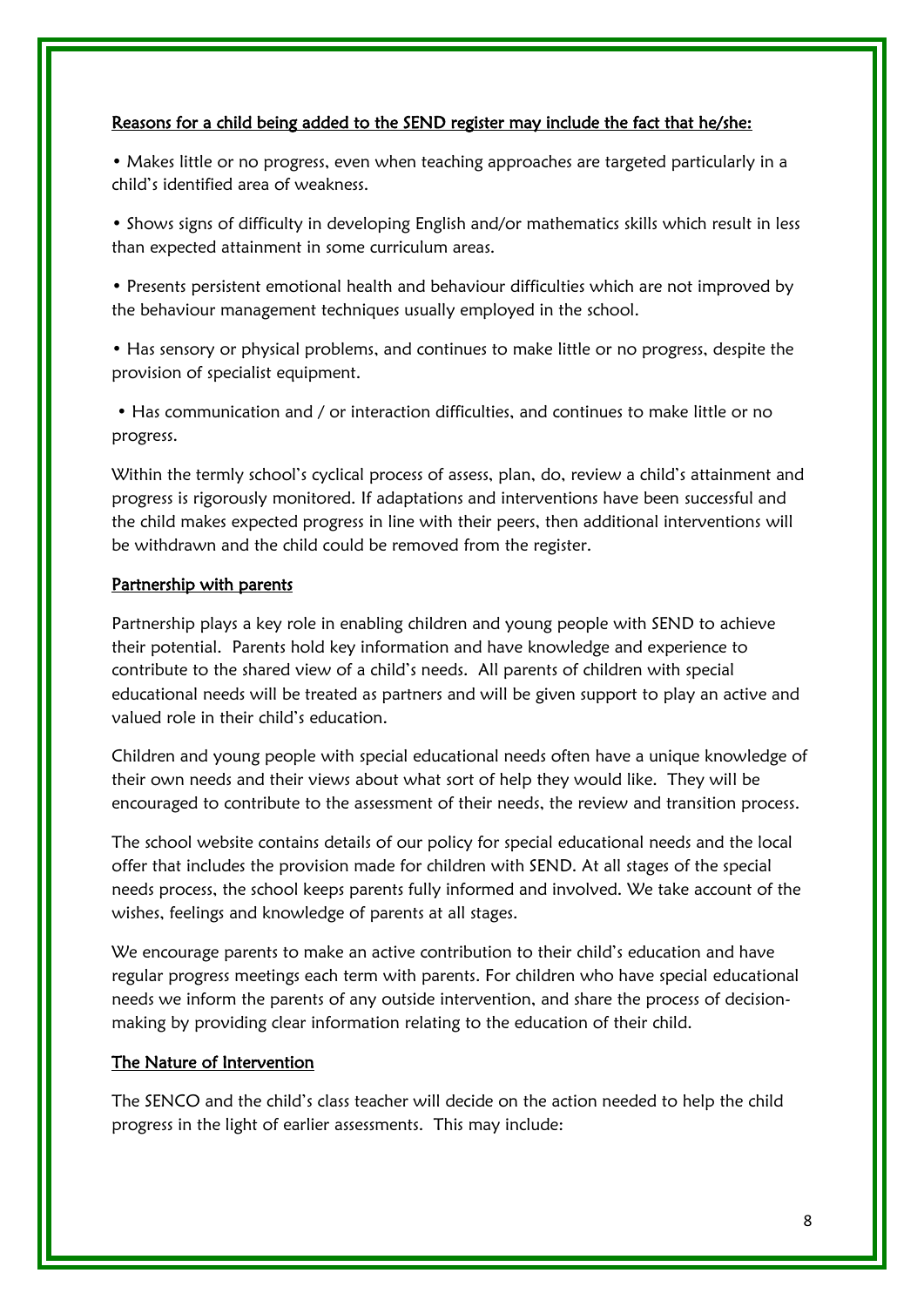• Nationally recognised reading and maths interventions including; Blast, Fresh Start, Boosting Reading Potential (BRP), Pirate Writing Crew, Dragon Hunters and Success@Arithmetic.

• Different learning materials or specialist equipment.

• Some group or individual support, which may involve small groups of children being withdrawn to work with teaching assistants such as Talkabout, Narrative Programme, Dyslexia programmes or Success@Arithmetic materials.

• Programmes recommended by outside agencies (Educational Psychology Service, Speech and Language Therapy, Occupational Therapy etc)

• Extra adult time to devise/administer the nature of the planned intervention and also to monitor its effectiveness.

• Staff development and training to introduce more effective strategies.

• Resources and effective strategies, after advice from outside agencies.

After initial discussions with the SENCO, the child's class teacher will be responsible for working with the child on a daily basis and ensuring delivery of any individualised programme in the classroom. Families will continue to be consulted and kept informed of the action taken to help their child, and of the outcome of any action. Families will be invited to meet regularly with the class teacher and SENCO and they will have specific time slots to discuss individual learning targets and progress with the SENCO on a termly basis.

The SENCO will support further assessment of the child where necessary, assisting in planning for their future needs in discussion with colleagues and parents.

#### The use of outside agencies

These services may become involved if a child continues to make little or no progress despite considerable input and adaptations. They will use the child's records in order to establish which strategies have already been employed and which targets have previously been set.

The external specialist may act in an advisory capacity, or provide additional specialist assessment or be involved in teaching the child directly. The child's individual targets will set out strategies for supporting the child's progress. These will be implemented, at least in part, in the normal classroom setting. The delivery of the interventions recorded in the provision map continues to be the responsibility of the class teacher.

Outside agencies may become involved if the child:

- Continues to make little or no progress in specific areas over a long period.
- Continues working substantially below that expected of children of a similar age.
- Continues to have difficulty in developing literacy and mathematical skills.

• Has emotional or behavioural difficulties which regularly and substantially interfere with the child's own learning or that of the class group.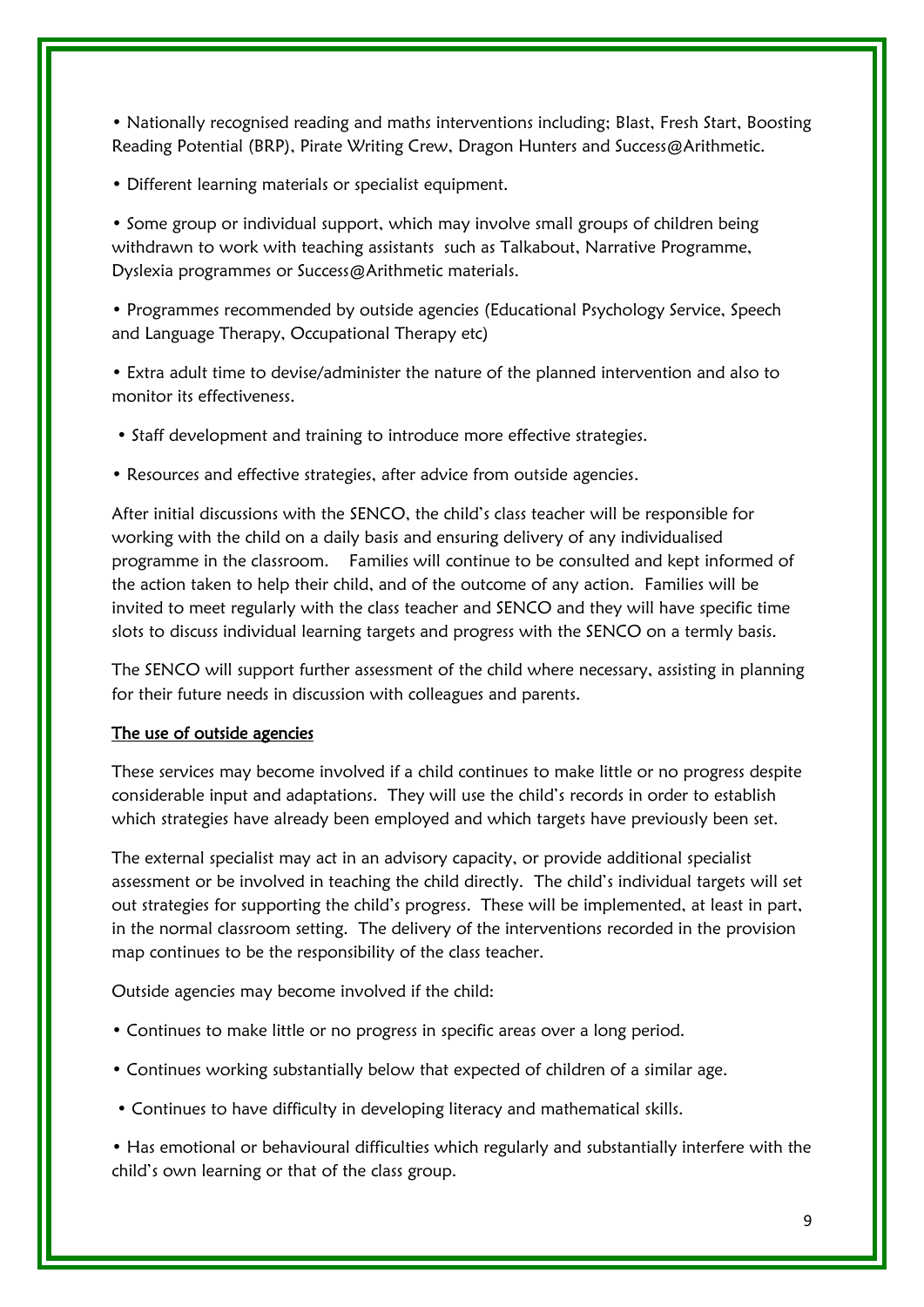• Has sensory or physical needs and requires additional specialist equipment or regular advice or visits by a specialist service.

• Has ongoing communication or interaction difficulties that impede the development of social relationships and cause substantial barriers to learning.

• Despite having received intervention, the gap is widening between the child and their peers.

# School Request for Statutory Assessment or Education Health and Care Plans

A request will be made by the school to the LEA if the child has demonstrated significant cause for concern. The LEA will be given information about the child's progress over time, and will also receive documentation in relation to the child's special educational needs and any other action taken to deal with those needs, including any resources or special arrangements put in place.

The evidence will include:

- Previous Provision Maps/Support Plans and targets for the pupil.
- Records of regular reviews and their outcomes.
- Records of the child's health and medical history where appropriate.
- Attainment in literacy and numeracy.

• Education and other assessments, for example from an advisory specialist support teacher or educational psychologist.

- Views of the families.
- Views of the child or young person.

The parents of any child who is referred for statutory assessment will be kept fully informed of the progress of the referral. Parents can access support through the Parent Partnership in North Tyneside.

#### Provision Maps (previously IEPs) and Support Plans

Strategies employed to enable the child to progress will be recorded within a Provision Map/Support Plan which will include information about:

- The short term targets set for the child.
- The teaching strategies to be used.
- The provision to be put in place
- How the targets will help the child in their learning
- How the child can be successful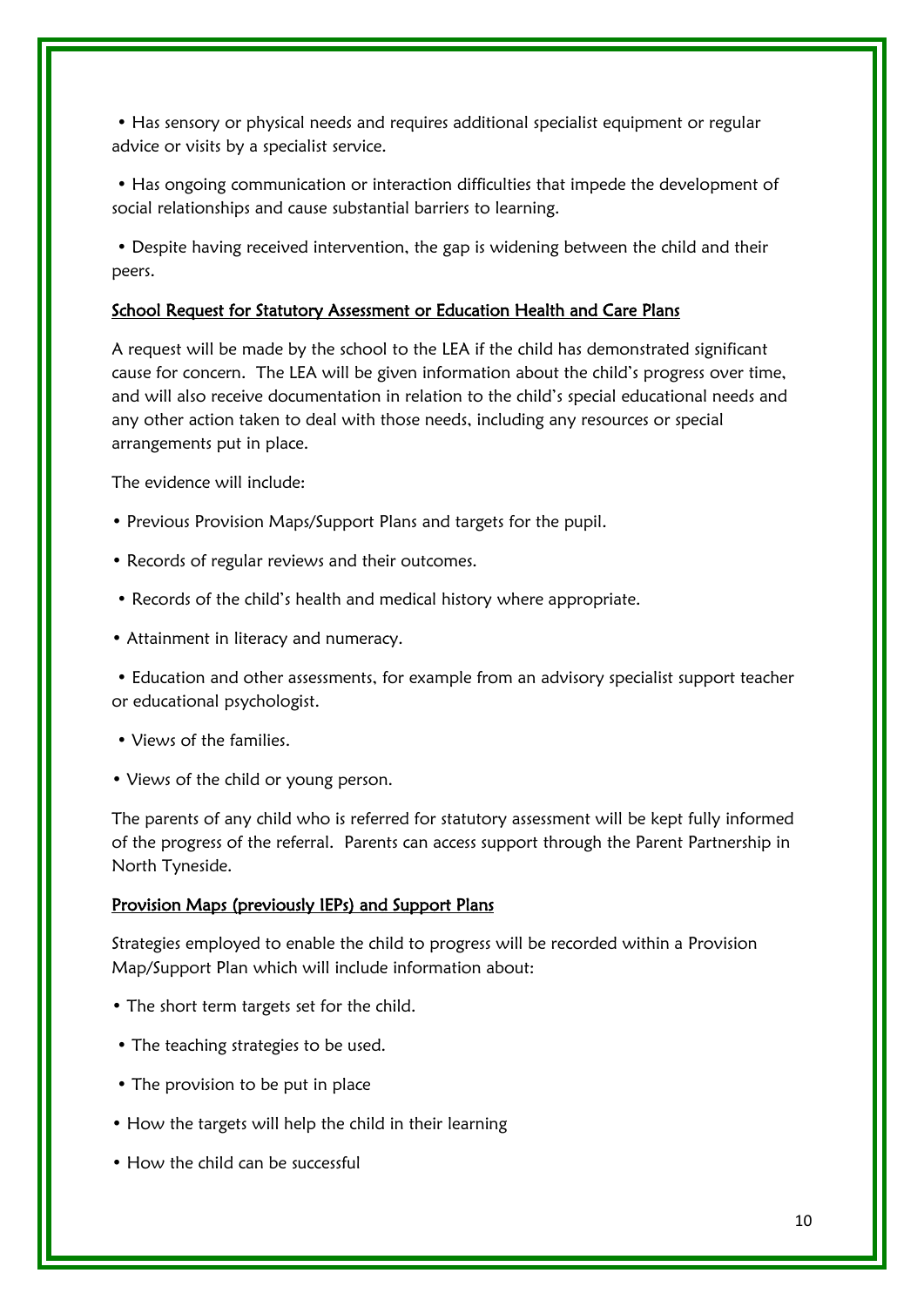• The review date.

• The child's views will be sought and taken into account, as will those of families, whose support is vital if progress is to be achieved and maintained.

#### Access to the Curriculum

All children have an entitlement to a broad and balanced curriculum, which is differentiated to enable children to understand the relevance and purpose of learning activities and experience levels of understanding and rates of progress that bring feelings of success and achievement.

Through quality first teaching teachers use a range of strategies to meet children's special educational needs. Lessons have clear learning objectives and staff differentiate work appropriately and use assessment to inform the next stage of learning. Provision Maps, which employ a small-steps approach, feature significantly in the provision that we make in the school. By breaking down the existing levels of attainment into finely graded steps and targets, we ensure that children experience success. All children on the special needs register have a Provision map with individual targets.

We support children in a manner that acknowledges their entitlement to share the same learning experiences that their peers enjoy. Wherever possible, we do not withdraw children from the classroom situation. There are times though when, to maximise learning, we ask the children to work in small groups, or in a one-to-one situation outside the classroom.

#### Allocation of resources

The SENCO is responsible for the operational management of the specified and agreed resourcing for special needs provision within the school, including the provision for children with statements of special educational needs and Education Health and Care (EHC) plans.

The headteacher informs the governing body of how the funding allocated to support special educational needs has been employed.

#### The role of the governing body

The governing body challenges the school and its members to secure necessary provision for any pupil identified as having special educational need and ensure that funds and resources are used effectively.

The governing body has decided that children with special educational needs will be admitted to the school in line with the school's agreed admissions policy.

The Governing Body reviews this policy annually and considers any amendments in light of the annual review findings. The Head teacher reports the outcome of the review to the full governing body.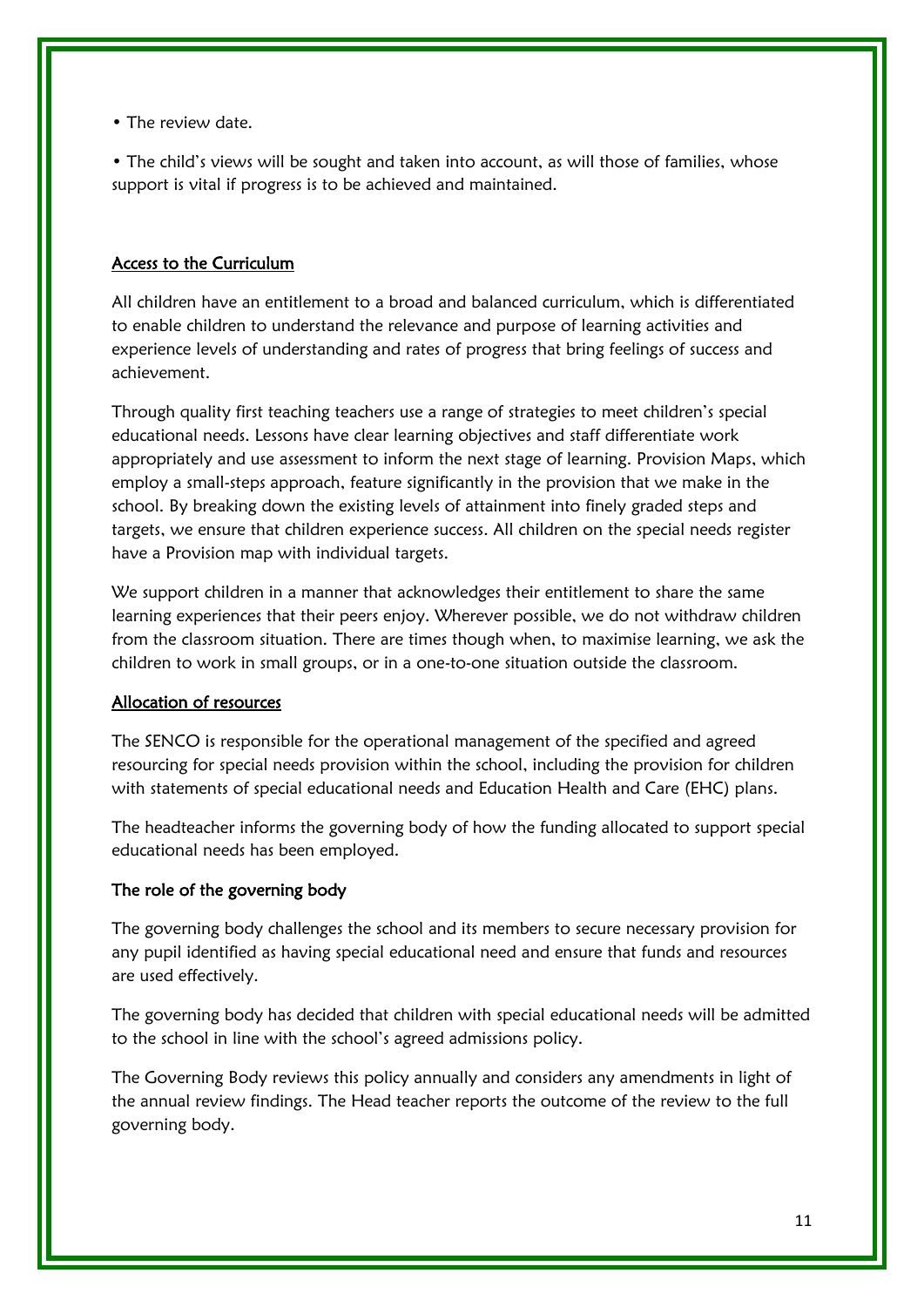#### Storing and managing information

All SEND documents are treated sensitively in-line with the school's information management and confidentiality policy.

#### Monitoring and evaluation

The SENCO monitors the movement of children within the SEND system in school and provides staff and governors with regular summaries of the impact of the policy on the practice of the school. The SENCO and the head teacher hold regular meetings to review the work of the school in this area. In addition, the SENCO and the named governor with responsibility for special needs also hold regular meetings.

# **Complaints**

Any complaints should be dealt with using the guidance in the school Complaints Policy.

Incidents of bullying are dealt with after guidance from the school's Anti- Bullying Policy.

Signed:

 ${\tt SENCO} \xrightarrow{\hspace*{1.5cm}} {\tt SENCO} \xrightarrow{\hspace*{1.5cm}} {\tt SENCO} \xrightarrow{\hspace*{1.5cm}} {\tt SENCO} \xrightarrow{\hspace*{1.5cm}} {\tt SINCO} \xrightarrow{\hspace*{1.5cm}} {\tt SINCO} \xrightarrow{\hspace*{1.5cm}} {\tt SINCO} \xrightarrow{\hspace*{1.5cm}} {\tt SINCO} \xrightarrow{\hspace*{1.5cm}} {\tt SINCO} \xrightarrow{\hspace*{1.5cm}} {\tt SINCO} \xrightarrow{\hspace*{1.5cm}} {\tt SINCO} \xrightarrow{\hspace*{1.5cm}} {\tt SINCO} \xrightarrow{\hs$ 

Head teacher \_\_\_\_\_\_\_\_\_\_\_\_\_\_\_\_\_\_\_\_\_\_\_\_\_\_\_\_\_\_\_\_\_\_\_\_\_\_\_\_

Governor responsible for SEN \_\_\_\_\_\_\_\_\_\_\_\_\_\_\_\_\_\_\_\_\_\_\_\_\_\_\_

Date: March 2021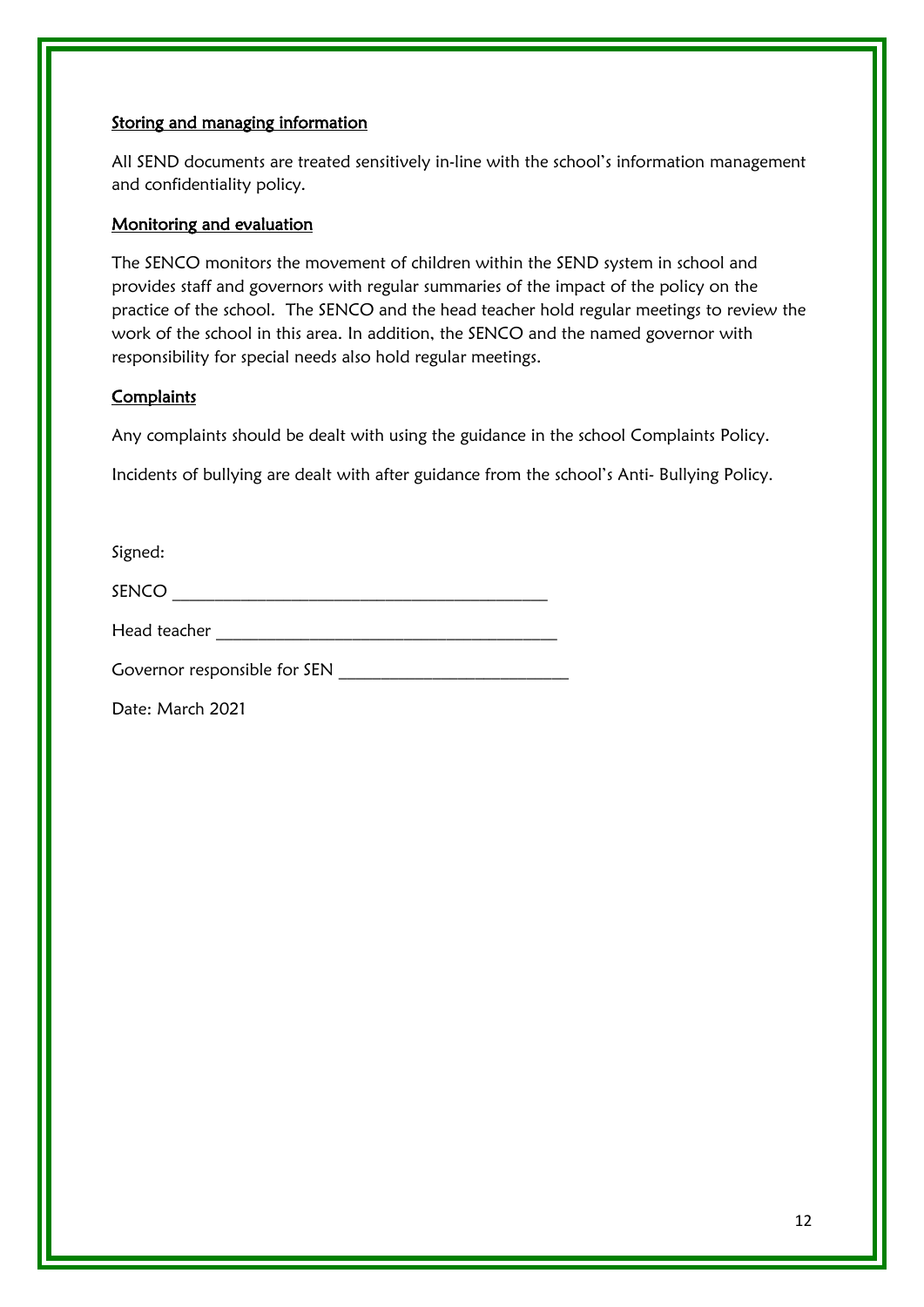#### Further advice and support

#### Helpful websites:

The Special Educational Needs and Disability Information, Advice and Support Service (SENDIASS) provide advice and information to young people, and parents whose children have Special Educational Needs. They provide impartial and factual support on all aspects of the SEND framework to help parents play an active and informed role in their child's education. Tel: 0191 643 8317/8313

#### Email: [SENDIASS@northtyneside.gov.uk](mailto:SENDIASS@northtyneside.gov.uk)

#### <https://my.northtyneside.gov.uk/category/649/information-advice-and-support-sendiass>

Schools and parents can access information, advice and training materials that have been developed through the Department for Education's voluntary and community sector grants programme. NASEN provides an SEN Gateway that enables access to a broad range of materials and support services across the range of SEN [\(www.sendgateway.org.uk\)](http://www.sendgateway.org.uk/).

The Excellence gateway provides access to resources to support professional development in the FE and Skills sector [\(www.excellencegateway.org.uk\)](http://www.excellencegateway.org.uk/).

Early Support provides a range of information materials to families and professionals [www.ncb.org.uk/earlysupport.](http://www.ncb.org.uk/earlysupport)

The following organisations provide advice, information and training on specific impairments: • The Autism Education Trust for children and young people on the Autism Spectrum (www.autismeducationtrust.org.uk)

• The Communications Trust for speech, language and communication difficulties (www.thecommunicationtrust.org.uk)

The Dyslexia SpLD Trust on dyslexia and literacy difficulties (www.thedyslexiaspldtrust.org.uk)

 • The National Sensory Impairment Partnership for vision impairment, hearing impairment and multi-sensory impairment (www.natsip.org.uk)

MindEd (www.minded.org.uk) is an e-learning portal aimed at supporting all adults working with children and young people. It provides simple, clear guidance on children and young people's mental health, wellbeing and development.

Learning Support / SEND- Towards a Common Language & Understanding in Schools

The Disability and Additional Needs Service. dans@northtyneside.gov.uk or telephone 0345 2000108

The National Autistic Society: [www.autism.org.uk](http://www.autism.org.uk/)

Dyslexia Action: [www.dyslexiaaction.org.uk](http://www.dyslexiaaction.org.uk/)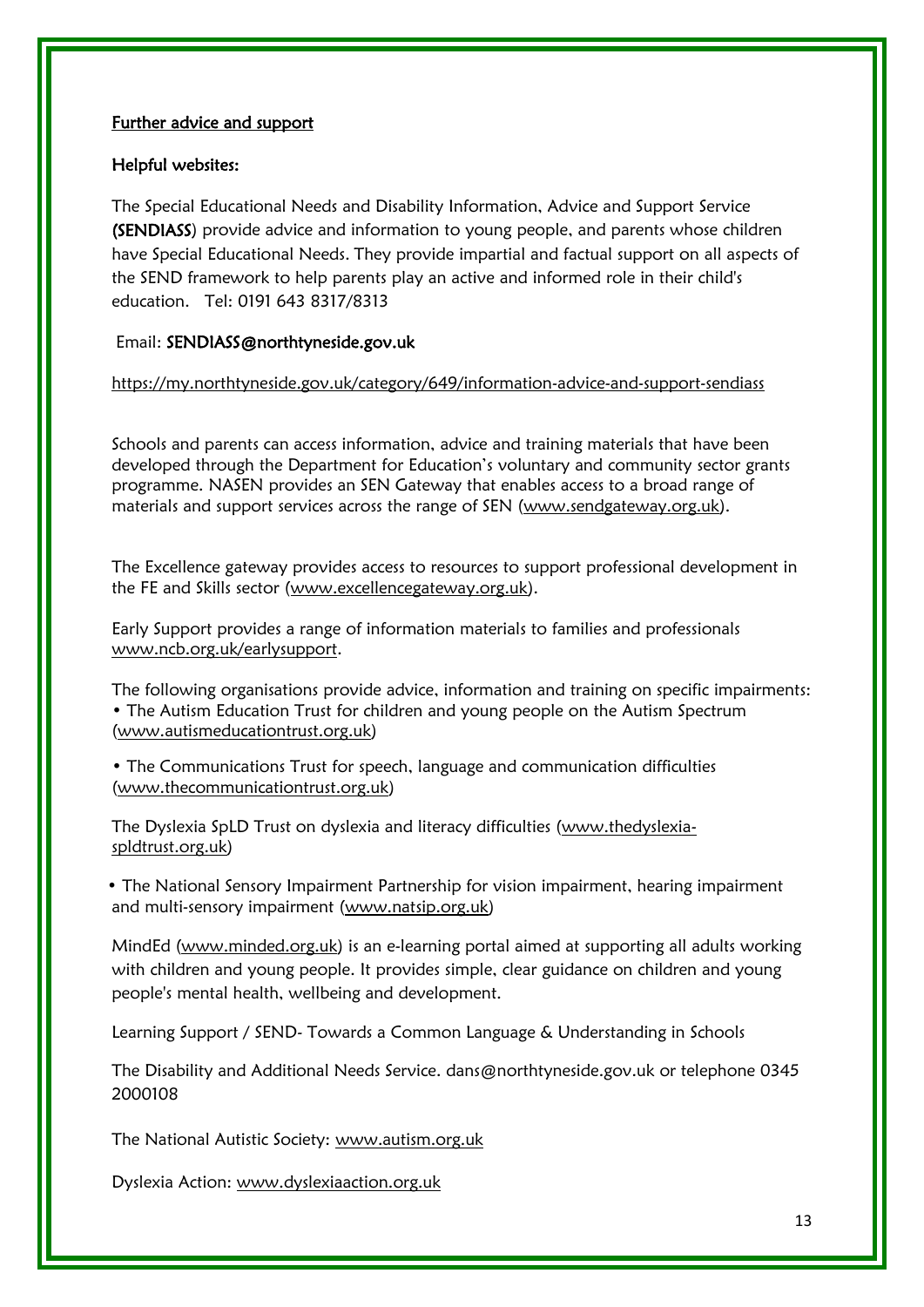#### www.thedyslexia-spldtrust.org.uk

Attention Deficit Hyperactivity Disorder: [www.adhd.org.uk](http://www.adhd.org.uk/)

Speech, language and communication [https://www.thecommunicationtrust.org.uk](https://www.thecommunicationtrust.org.uk/)

<https://www.autism.org.uk/about/in-education/homework.aspx>

Setting up visual schedules

<https://www.homeschooling-ideas.com/home-school-schedule.html>

#### 1. Terms

The terms below are commonly used when talking about Learning Support / SEND provision in schools. The terms have a wide scope in meaning and interpretation, and are often used interchangeably. However, there are some distinctions and a need for accuracy - particularly in formal recording / reporting and day-to-day liaison work with parents, colleagues and other parties not necessarily as knowledgeable in this area.

| <b>Name</b> |                                            | <b>Brief Description</b>                                                                                                                                          |
|-------------|--------------------------------------------|-------------------------------------------------------------------------------------------------------------------------------------------------------------------|
| 1.1         | <b>Additional Needs</b>                    | The main term used within the school for needs presented by<br>students that cannot be met by universal / Wave 1 approaches.                                      |
| 1.2         | <b>Special Educational</b><br><b>Needs</b> | A sub-section of Additional Needs referring primarily to the<br>needs presented by students who have support in school for<br>an area of SEND or 'Special Needs'. |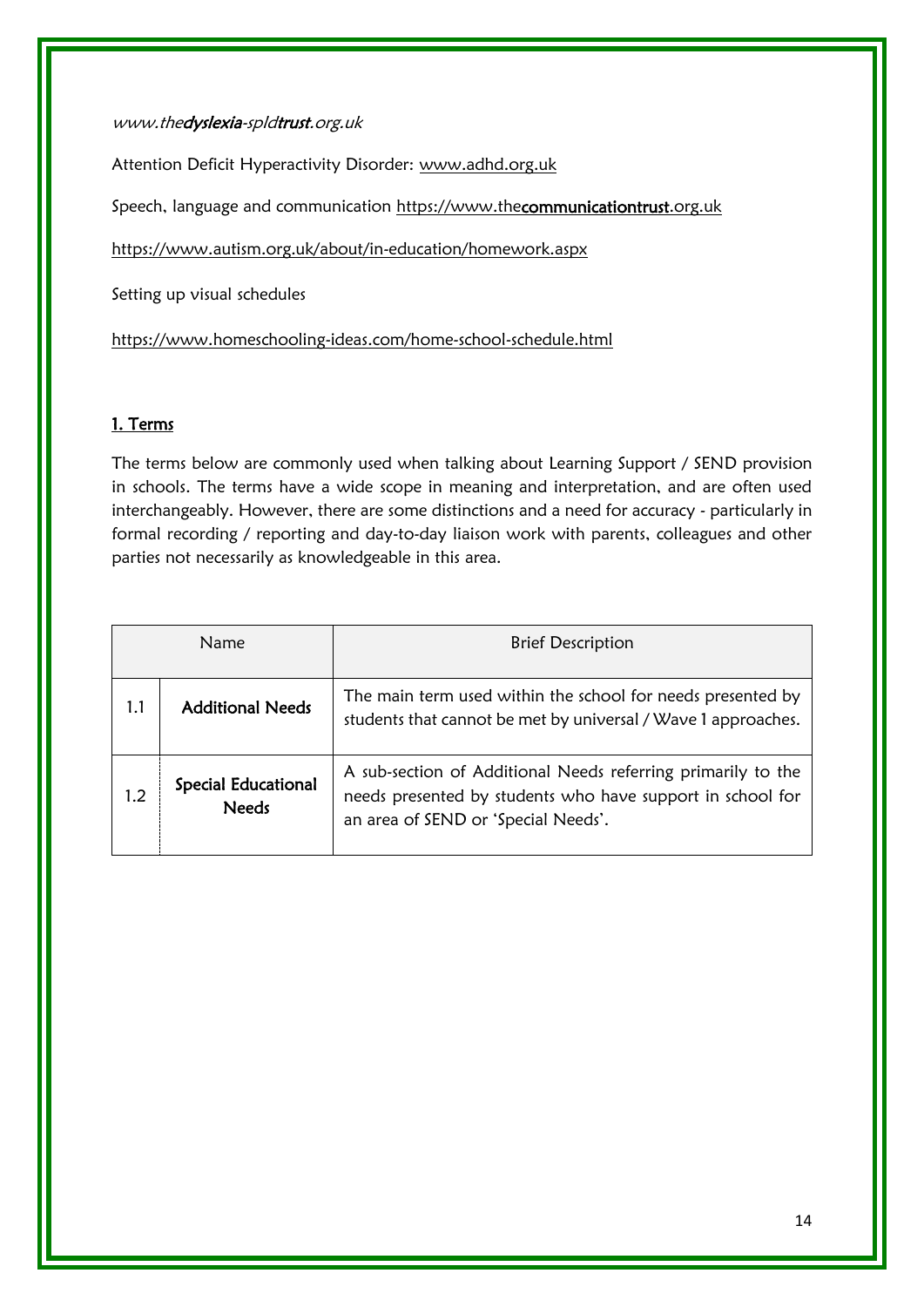# 2) Areas of Additional Need

The following terms can be used to break down Additional Needs into identifiable skills / deficit areas to which responses can then be directed.

| Name |                              | <b>Brief Description</b>                                                                                                           |
|------|------------------------------|------------------------------------------------------------------------------------------------------------------------------------|
| 2.1  | Concentration                | Staying on task, ignoring distractions, focusing on the<br>teacher, remembering instructions etc.                                  |
| 2.2  | <b>Organisational Skills</b> | Physical organisation of self and equipment, planning<br>ahead with work, thinking about consequences before<br>actions etc.       |
| 2.3  | Speech and Language          | Understanding their first spoken language, acquiring<br>new vocabulary, ability to express themselves clearly in<br>sentences etc. |

| 2.4  | Reading                           | Ability to read a paragraph or more with ease and<br>fluency.                              |
|------|-----------------------------------|--------------------------------------------------------------------------------------------|
| 2.5  | Spelling                          | Ability to consistently spell common words and<br>make a good attempt at unfamiliar words. |
| 2.6  | <b>Extended Writing</b>           | Ability to write a correctly punctuated paragraph<br>or more with ease and fluency.        |
| 2.7  | Handwriting                       | Ability to write legibly, with ease and at a pace<br>equivalent to peers.                  |
| 2.8  | English as Additional<br>Language | Understanding English as a second language,<br>acquiring new vocab etc.                    |
| 2.9  | Numeracy/Maths                    | Demonstrating a basic grasp of number, algebra,<br>data, shape / space and measure etc.    |
| 2.10 | Physical/Hearing/Visual           | Ability to access all activities despite physical,<br>hearing or visual difficulty etc.    |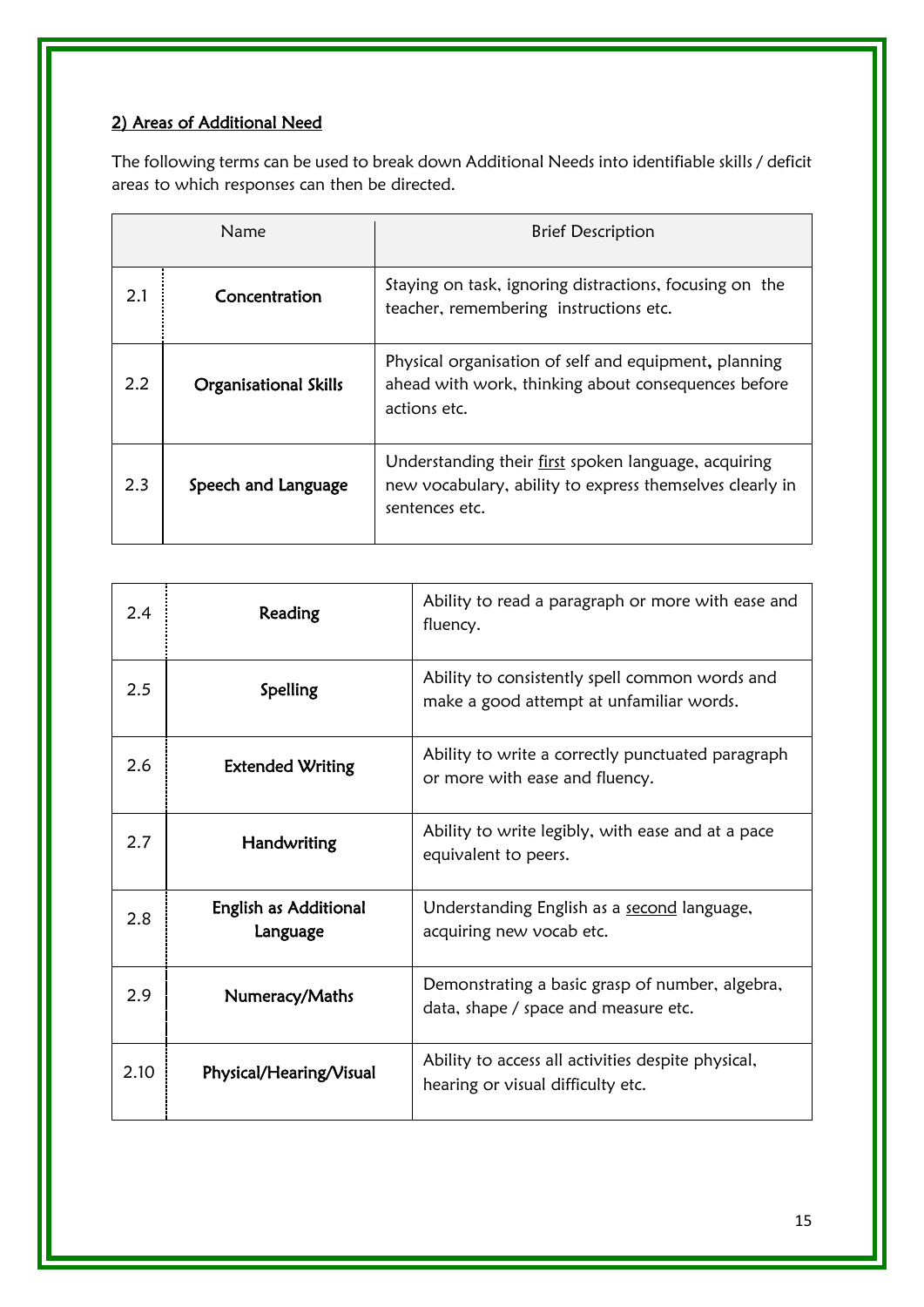| 2.11 | Social              | Forming and maintaining positive relationships,<br>conforming to social norms etc.          |
|------|---------------------|---------------------------------------------------------------------------------------------|
| 2.12 | Emotional           | Showing awareness of own feelings and that of<br>others, managing feelings, confidence etc. |
| 2.13 | Homework/Coursework | Ability to study independently, to produce work<br>to deadlines etc.                        |
| 2.14 | Exams               | Ability to prepare for and sit an exam without<br>close adult support.                      |

# 3) Identifiable Types of Difficulties, Conditions and Disability

With persistent additional needs, the following terms, definitions and codes for identifiable types of learning difficulties, conditions and disability are used – these are drawn from guidance. These labels are only assigned following assessment by an Educational Psychologist, Specialist Teacher, Medical Professional or other suitably qualified professional.

| Name |                                                              | Common Definition                                                                                                                                                                                                                                                                            | <b>SIMS Category</b>                                                                                   |
|------|--------------------------------------------------------------|----------------------------------------------------------------------------------------------------------------------------------------------------------------------------------------------------------------------------------------------------------------------------------------------|--------------------------------------------------------------------------------------------------------|
| 3.1  | <b>Specific Learning</b><br>Difficulties (SpLD)              | An umbrella term cover a wide<br>range of identifiable difficulties,<br>usually inherent, that an individual<br>may present with. When these<br>difficulties are clustered together,<br>often more definitive sub-sets are<br>such<br>'dyslexia',<br>used<br>as<br>'dyscalculia','ADHD' etc. | Specific Learning<br>Difficulty – attach note<br>if sub-set has been<br>identified.                    |
| 3.2  | ADHD / Attention<br>Deficit Hyperactivity<br><b>Disorder</b> | A specific learning difficulty typically<br>presenting as exceptionally low<br>concentration span, poor working<br>limited organisational<br>memory,<br>skills with extreme impulsivity.                                                                                                     | Specific Learning<br>Difficulty – with note<br><i>"Attention Deficit</i><br>Hyperactivity<br>Disorder" |
| 3.3  | ADD / Attention<br>Deficit Disorder                          | A specific learning difficulty typically<br>presenting as exceptionally low<br>concentration span, poor working<br>daydreaming<br>memory,                                                                                                                                                    | Specific Learning<br>Difficulty – with note<br><i>"Attention Deficit</i><br>Disorder"                  |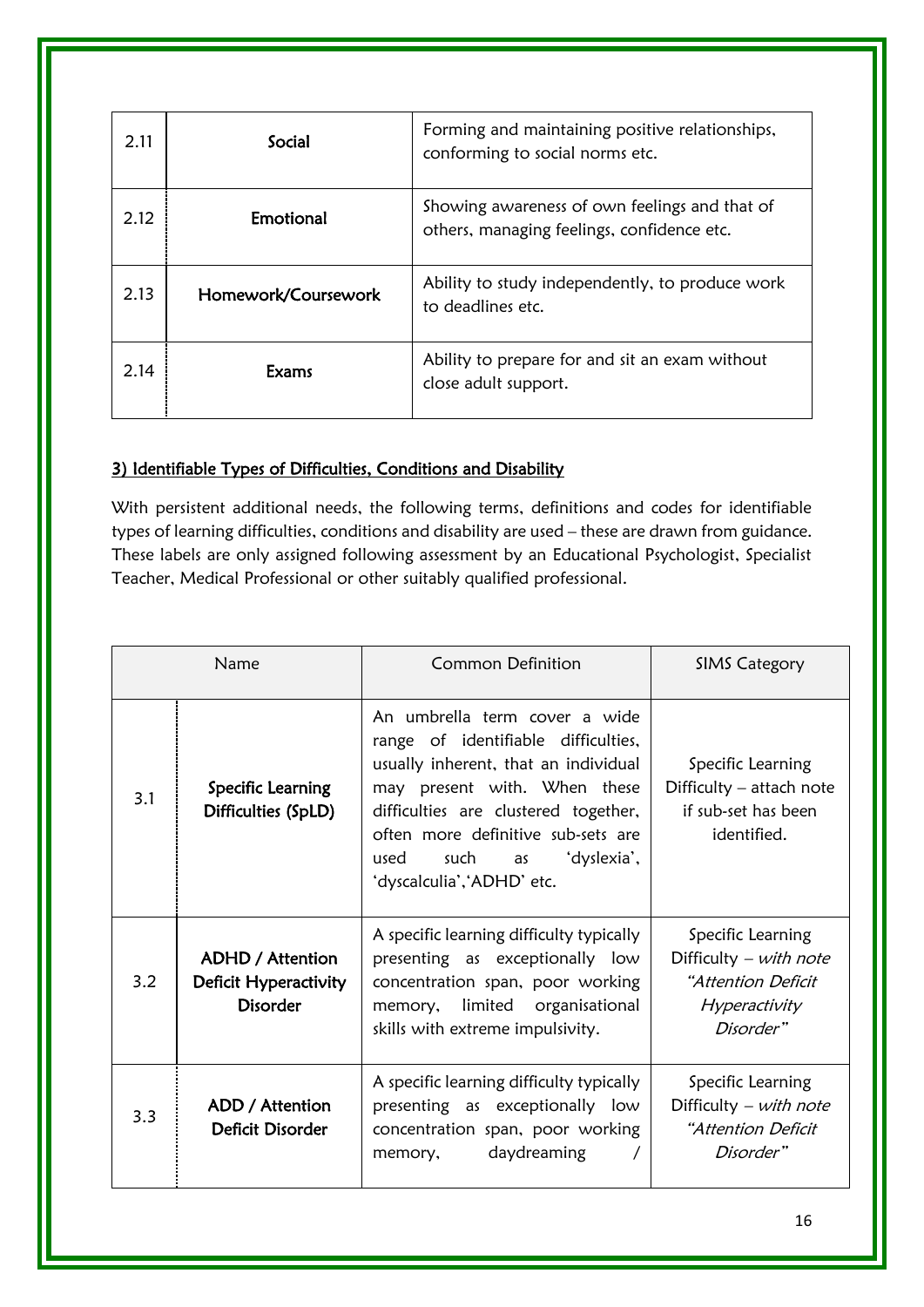|     |                                                    | procrastination and slower thinking<br>through of concepts, questions etc.                                                                                                                                                                                                                                                                                                                                                              |                                                                         |
|-----|----------------------------------------------------|-----------------------------------------------------------------------------------------------------------------------------------------------------------------------------------------------------------------------------------------------------------------------------------------------------------------------------------------------------------------------------------------------------------------------------------------|-------------------------------------------------------------------------|
| 3.4 | <b>Attachment Disorder</b>                         | A range of difficulties typically<br>affecting mood, adherence to social<br>relationships<br>norms and<br>social<br>arising from a failure to form normal<br>attachments to primary caregivers<br>during early childhood (0-3 years).<br>Also has causative link to incidences<br>of abuse, neglect, sudden separation<br>from / changes in caregivers during<br>early childhood.                                                       | Other Difficulty /<br>Disability $-$ with note<br>"Attachment Disorder" |
| 3.5 | Autistic Spectrum<br>Condition                     | psychological<br>condition<br>A<br>presenting itself in a variety of forms<br>Asperger<br>Syndrome,<br>(Autism,<br>Pervasive Development Disorder -<br>Not Otherwise Specified), typically<br>including specific learning difficulties<br>centred around limited empathy,<br>fixated / literal thinking, limited<br>ability to interpret language, limited<br>ability to engage in a variety of<br>social situations / experiences etc. | Autistic Spectrum<br>Disorder                                           |
| 3.6 | BESD / Behavioural,<br><b>Emotional and Social</b> | range of difficulties typically<br>A<br>presenting as exceptional limitations<br>in an ability to recognise and<br>manage emotions linked in with a<br>persistent<br>inability<br>engage<br>to<br>constructively in a variety of social<br>situations / experiences etc.                                                                                                                                                                | Behaviour, Emotional<br>and Social Difficulty                           |
| 3.7 | <b>Dyslexic Tendencies</b>                         | A specific learning difficulty typically<br>presenting itself in one or more of<br>the main areas of literacy $-$ namely<br>reading and spelling. Students will<br>difficulties with working<br>have<br>memory and often organisational<br>skills. A commonly used indicator is<br>where there is a clear discrepancy<br>literacy<br>skills<br>between<br>and<br>intelligence / general ability -                                       | Specific Learning<br>Difficulty $-$ with note<br>"Dyslexic Tendencies"  |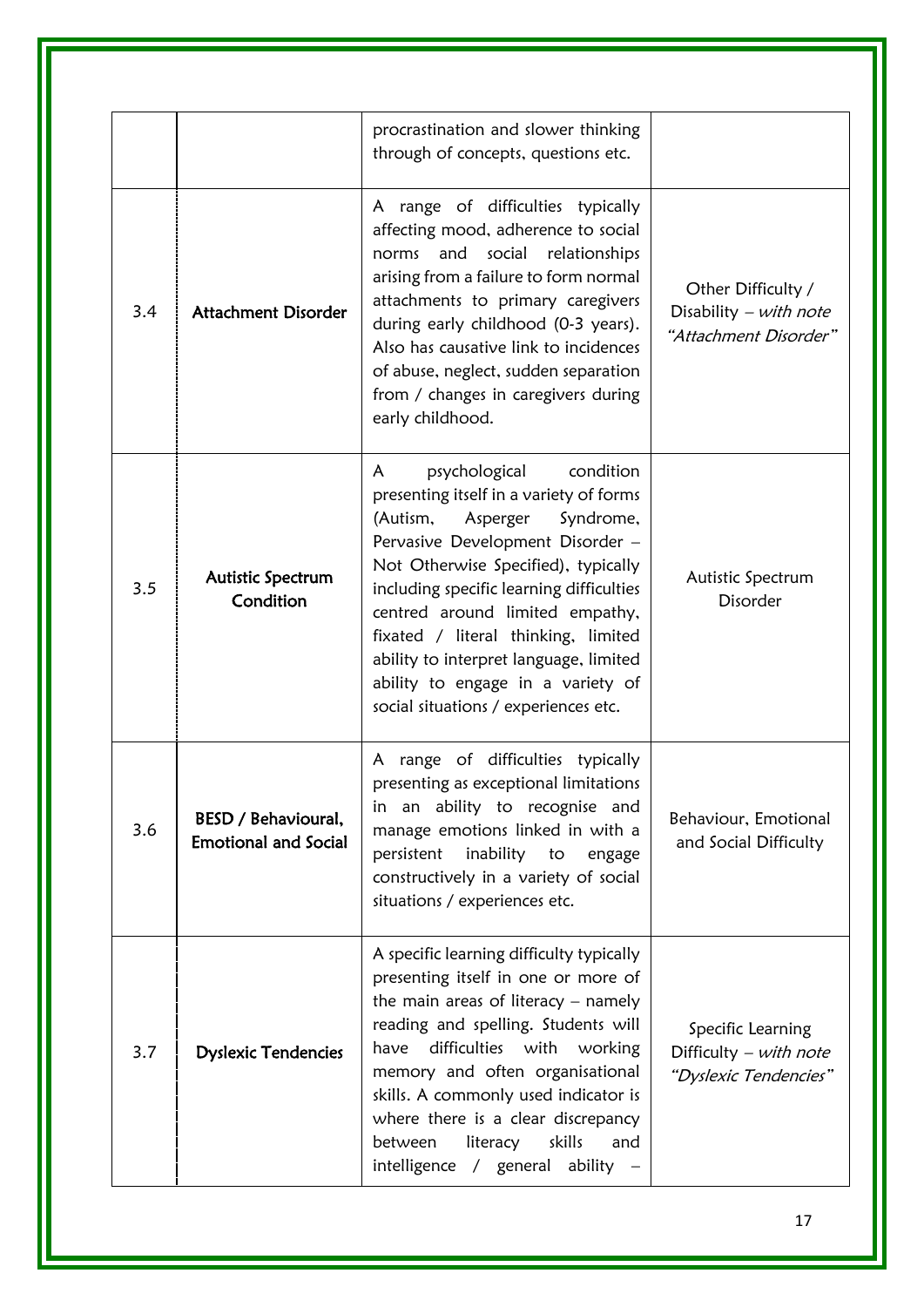|      |                                                 | though students of all ability levels<br>may have dyslexia.                                                                                                                                                                                                                                                                                                                                                                                                                                        |                                                              |
|------|-------------------------------------------------|----------------------------------------------------------------------------------------------------------------------------------------------------------------------------------------------------------------------------------------------------------------------------------------------------------------------------------------------------------------------------------------------------------------------------------------------------------------------------------------------------|--------------------------------------------------------------|
| 3.8  | Dyspraxia                                       | A specific learning difficulty based<br>around the brain's transmission of<br>signals that control gross and fine<br>motor skills - typically affecting<br>planning of movements and co-<br>ordination. Can also impact on<br>language development.                                                                                                                                                                                                                                                | Specific Learning<br>Difficulty – with note<br>"Dyspraxia"   |
| 3.9  | Dyscalculia                                     | A specific learning difficulty typically<br>presenting itself in one or more of<br>the main areas of Math / numeracy<br>- namely use of symbols, acquiring<br>arithmetical skills particularly those<br>requiring use of working memory,<br>and spatial understanding. On the<br>surface, these often relate to basic<br>concepts such as: telling the time,<br>calculating prices and handling<br>change, and<br>measuring<br>and<br>estimating<br>things<br>such<br>as<br>temperature and speed. | Specific Learning<br>Difficulty – with note<br>"Dyscalculia" |
| 3.10 | <b>Hearing Impairment</b>                       | Difficulties based around fully or<br>partially reduced functioning in one<br>or both ear's ability to detect and/or<br>process sounds. Caused by a wide<br>biological<br>of<br>range<br>and<br>environmental factors, loss<br>of<br>hearing typically arises in young<br>people from a genetic / biological<br>condition or injury to part/s of the<br>ear.                                                                                                                                       | Hearing Impairment                                           |
| 3.11 | <b>Moderate Learning</b><br><b>Difficulties</b> | Definitions of Moderate Learning<br><b>Difficulties</b><br>However,<br>vary.<br>a<br>common understanding is that there<br>must be substantial difficulties (3+<br>years below standard progress) in<br>two or more of the following areas:<br>literacy, numeracy, speech and<br>language, social skills, memory,                                                                                                                                                                                  | Moderate Learning<br>Difficulty                              |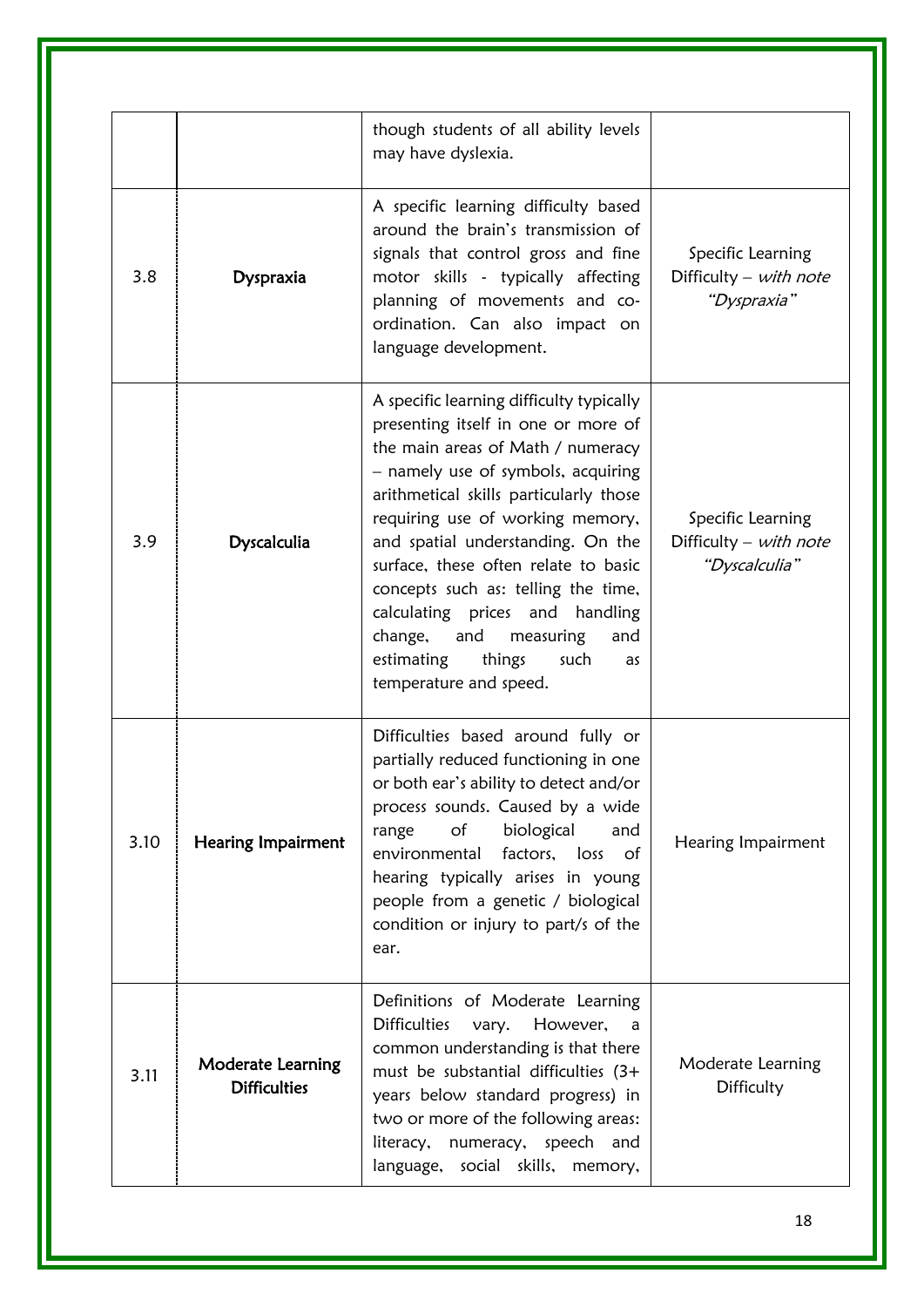|      |                                                       | concentration<br>typically<br>in<br>$\sim 100$ km s $^{-1}$<br>conjunction with an exceptionally<br>low score on an individual test of<br>intelligence and notable low self-<br>esteem / independence in learning.                                                                                                                                                                             |                                                                                      |
|------|-------------------------------------------------------|------------------------------------------------------------------------------------------------------------------------------------------------------------------------------------------------------------------------------------------------------------------------------------------------------------------------------------------------------------------------------------------------|--------------------------------------------------------------------------------------|
| 3.12 | <b>Oppositional Defiant</b><br><b>Disorder</b>        | psychological<br>condition<br>A<br>presenting itself as an ongoing<br>pattern of disobedient,<br>hostile,<br>defiant and deliberately subversive<br>behaviour toward authority figures<br>/ systems of authority which goes<br>beyond the bounds of normal<br>childhood behaviour. Often linked<br>with ADHD and can develop into<br>other more severe conditions such<br>as Conduct Disorder. | Other Difficulty /<br>Disability $-$ with note<br>"Oppositional Defiant<br>Disorder" |
| 3.13 | <b>Physical Difficulty</b>                            | Difficulties based around a full or<br>partially reduced muscular-skeletal<br>functioning in part/s of the body.<br>Caused by a wide range of<br>biological<br>and<br>environmental<br>factors, this type of difficulty<br>typically arises in young people<br>/ biological<br>from<br>genetic<br>$\overline{a}$<br>condition, a medical condition or a<br>significant injury.                 | Physical Difficulty                                                                  |
| 3.14 | Speech, Language<br>and Communication<br><b>Needs</b> | range of specific learning<br>A<br>difficulties related to all aspects of<br>communication in children and<br>young people. These can include<br>difficulties with fluency, forming<br>sounds and words, formulating<br>understanding<br>what<br>sentences,<br>others say, and using language for<br>socially and learning.                                                                    | Speech Language or<br><b>Communication Need</b>                                      |
| 3.15 | Visual Impairment                                     | Difficulties based around fully or<br>partially reduced functioning in one<br>or both eye's ability to detect<br>and/or process images. Caused by a<br>wide range of biological and                                                                                                                                                                                                            | Visual Impairment                                                                    |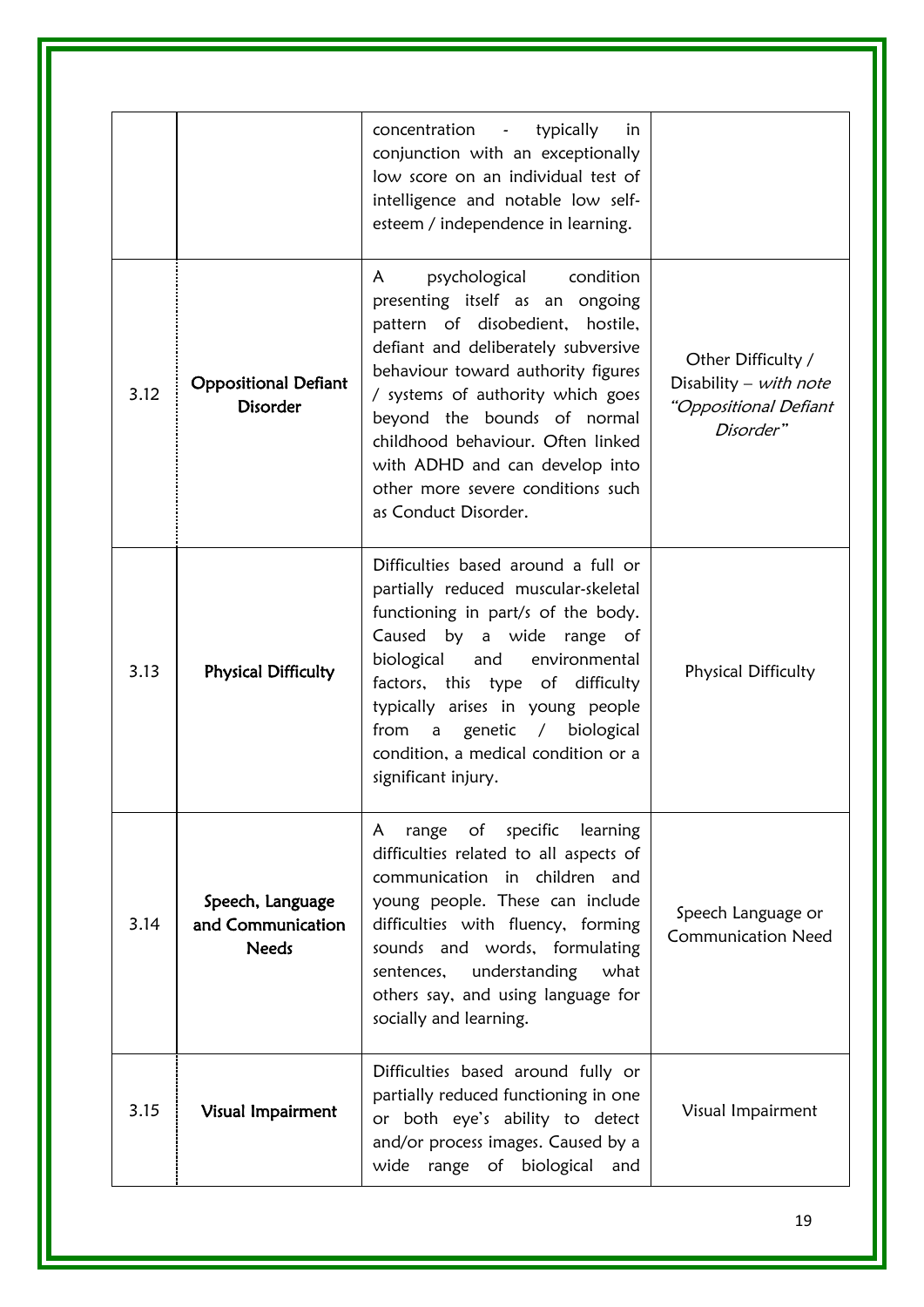| environmental factors, loss of vision<br>typically arises in young people<br>from a genetic / biological condition<br>or injury to part/s of the eye. |
|-------------------------------------------------------------------------------------------------------------------------------------------------------|
|-------------------------------------------------------------------------------------------------------------------------------------------------------|

The following two areas are not classed as a learning difficulty, condition or disability but are a formally identifiable area of need.

| 3.16 | English as an<br>Additional<br>Language | Referring to students who were<br>born in Britain for whom English is<br>not the first language as home and<br>for students not born in Britain,<br>having arrived in the country after<br>the acquisition of their first language<br>(typically 5 years old or over). | EAL | Other<br>Difficulty /<br>Disability $-$<br>with note<br>"EAL"                            |
|------|-----------------------------------------|------------------------------------------------------------------------------------------------------------------------------------------------------------------------------------------------------------------------------------------------------------------------|-----|------------------------------------------------------------------------------------------|
| 3.17 | <b>Medical Needs</b>                    | Refers specifically to students with a<br>medical condition that is<br>permanent / ongoing and is likely<br>to interfere with attendance to<br>school and participation in a full<br>mainstream curriculum.                                                            | Med | Other<br>Difficulty /<br>Disability $-$<br>with a note<br>naming<br>medical<br>condition |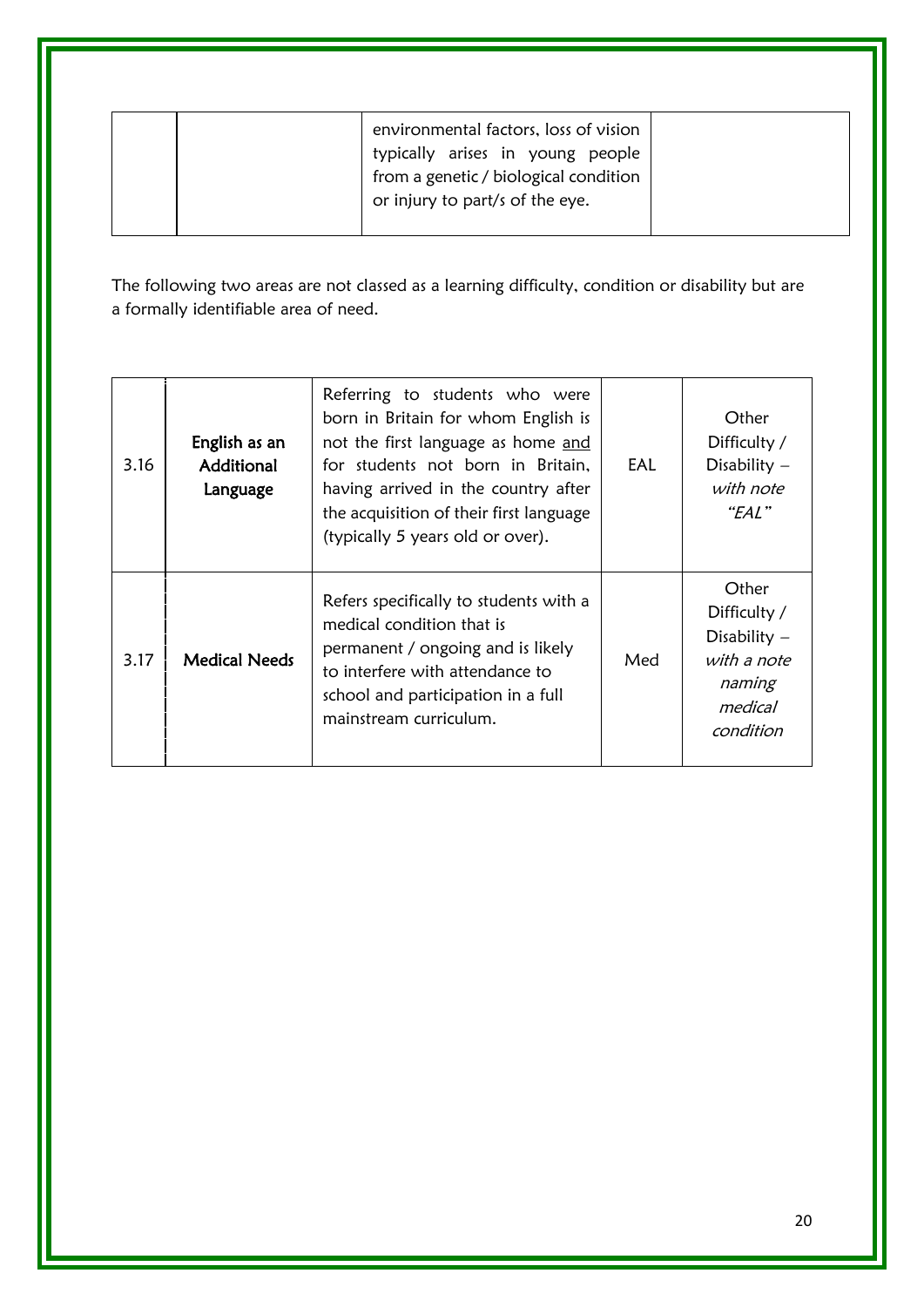# 4) Levels of Response

In line with the SEND Code of Practice, schools are to provide graduated responses to additional needs within the student population. These are briefly described below:

| Type |                                                                                              | Description                                                                                                                                                                                                                                                                                                                                                      |
|------|----------------------------------------------------------------------------------------------|------------------------------------------------------------------------------------------------------------------------------------------------------------------------------------------------------------------------------------------------------------------------------------------------------------------------------------------------------------------|
| 4.1  | Monitoring                                                                                   | Students who are viewed to be at risk of not making<br>adequate progress - but are currently making adequate                                                                                                                                                                                                                                                     |
|      |                                                                                              | progress through universal / Wave 1 responses and are<br>reported to have no immediate foreseeable difficulties-<br>are placed in the 'Monitoring' category.                                                                                                                                                                                                     |
| 4.2  | Interventions and<br>support                                                                 | Students who are not making adequate progress but with<br>a mix of Wave 1 and Wave 2 responses are expected to<br>narrow the gap.                                                                                                                                                                                                                                |
|      | SEND (School Support)                                                                        | Students who are not making adequate progress despite<br>receiving targeted / incidental support and access to<br>interventions through School Action - but through Wave                                                                                                                                                                                         |
| 4.3  | (Previously School<br>Action $+)$                                                            | 2 and Wave 3 responses are expected to narrow the gap<br>between their academic performance and peers.                                                                                                                                                                                                                                                           |
| 4.4  | Referred for a<br>Statement of SEN $\rightarrow$<br>Education, Health and<br>Care Plan (EHC) | Students at 'SEN support' who through agreement of<br>parent/carer, leadership team and external agencies<br>(including specialists) are referred for Statutory Assessment<br>with a view to acquiring an Education, Health and Care<br>plan- this process can take time to complete, therefore<br>SEN Support classification and measures continue to<br>apply. |
| 4.5  | Statement of SEN $\rightarrow$<br>Education, Health and<br>Care Plan (EHC)                   | Students who have an active Statement of Special<br>Educational Needs or EHC plan, outlining statutory action<br>to be implemented by the school and external agencies<br>will be placed in this category.                                                                                                                                                       |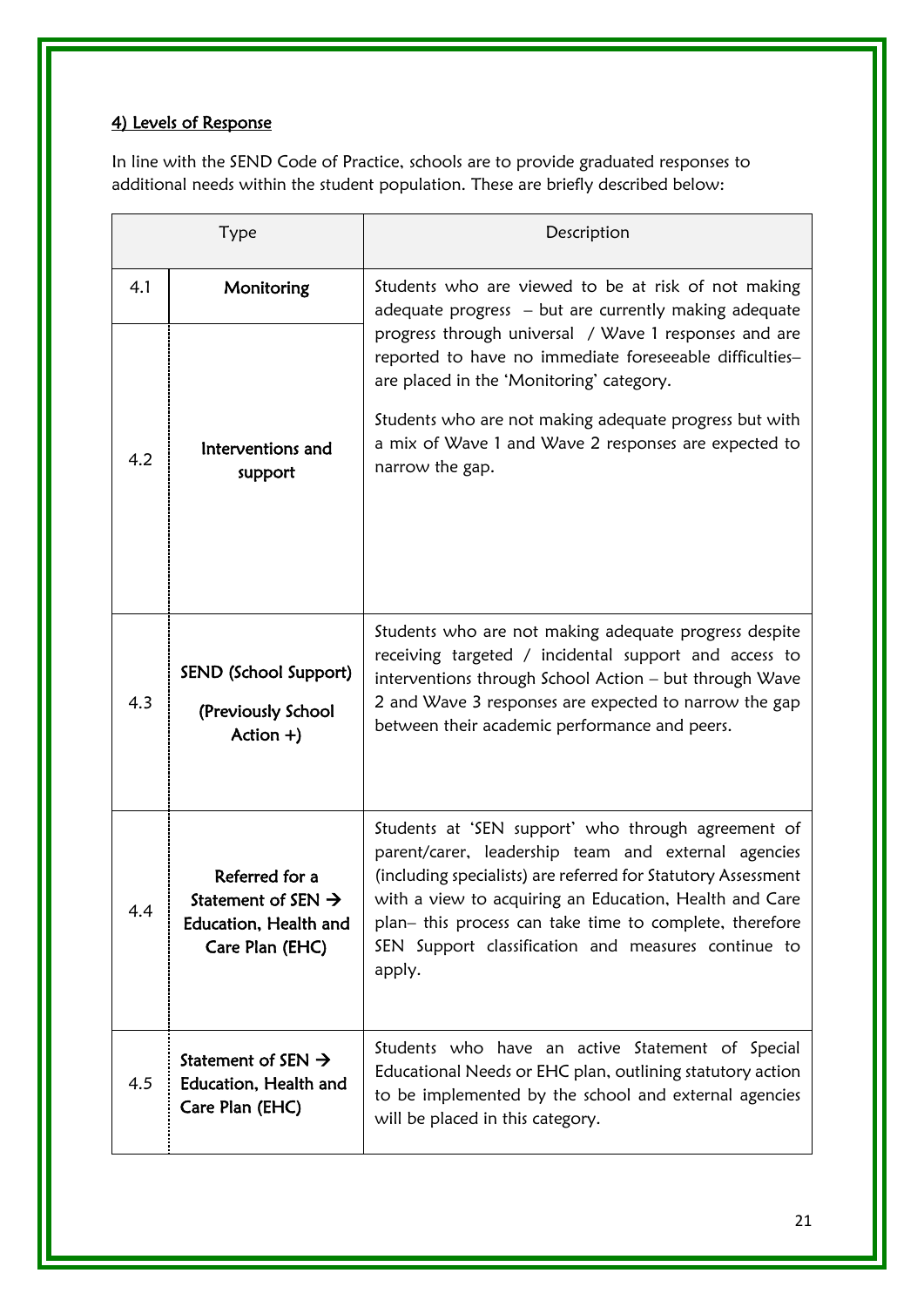The graduated response detailed above broadly mirrors the model outlined below. Therefore sometimes these terms are used interchangeably.



# 5. Core Practices and Processes

There are a number of core practices and processes that are undertaken in order to identify, respond to and review additional and special educational needs within schools.

| Practice / Process |                                                   | Description                                                                                                                                                                            |
|--------------------|---------------------------------------------------|----------------------------------------------------------------------------------------------------------------------------------------------------------------------------------------|
| 5.1                | <b>Access Arrangements</b>                        | Additional support for students sitting exams /<br>controlled assessments.                                                                                                             |
| 5.2                | <b>Additional Needs</b><br>Register/SEND Register | A document holding information on all students<br>identified as having additional needs.                                                                                               |
| 5.3                | <b>Annual Review</b>                              | A legally-binding yearly review of needs and support<br>arrangements for a student with a Statement of SEN.<br>Involves written reports and a meeting between all<br>relevant parties. |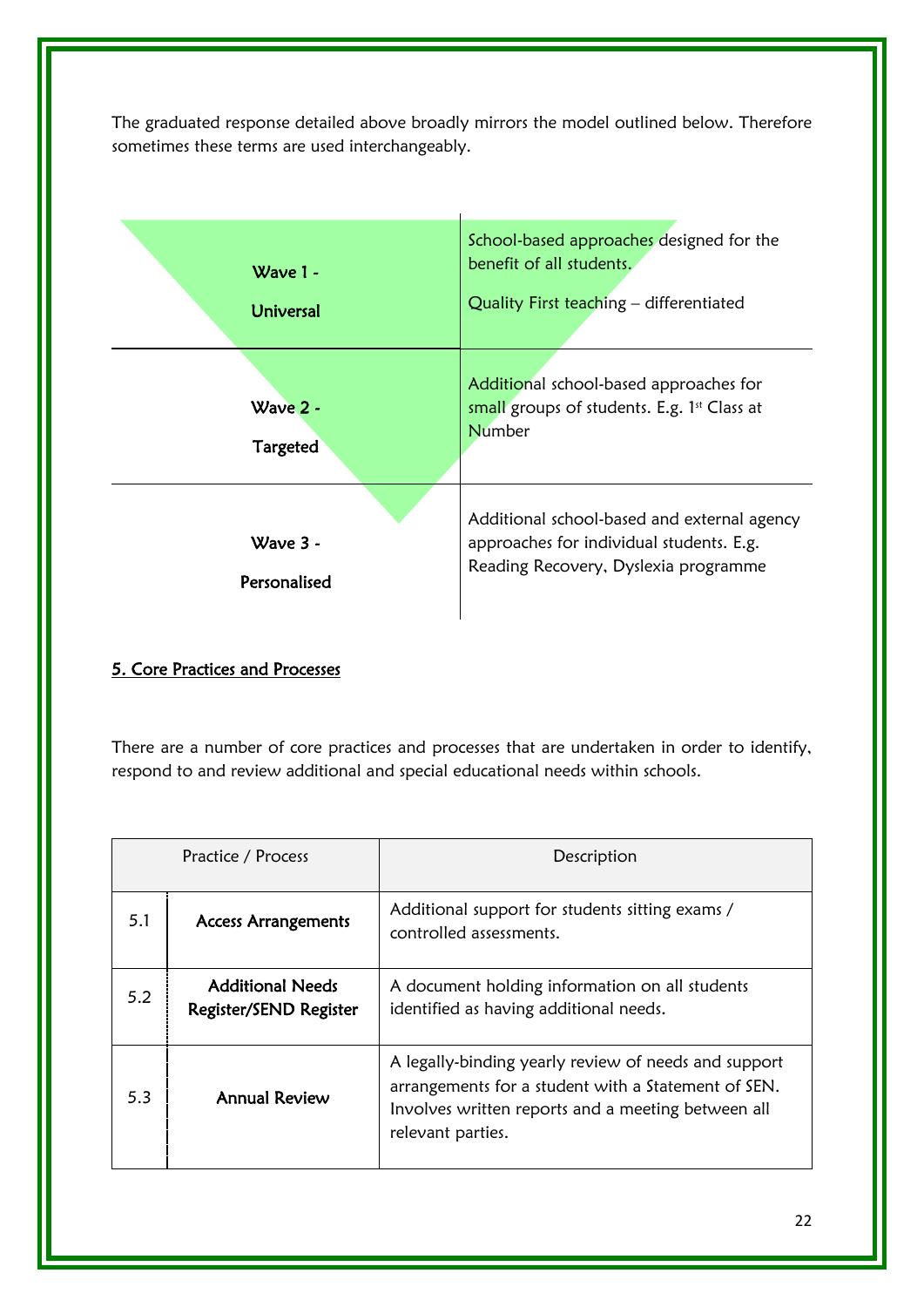| 5.4  | <b>EHA</b>                                | An assessment process, through completion of an Early<br>Help Assessment form, used by the any professional<br>when referring to external agencies and designed to<br>bring health and education services together in a<br>'Team around the Family (TAF) approach.                        |
|------|-------------------------------------------|-------------------------------------------------------------------------------------------------------------------------------------------------------------------------------------------------------------------------------------------------------------------------------------------|
| 5.5  | <b>Health Care Plan</b>                   | A document holding information on a student's<br>medical needs with advice on responses where<br>necessary.                                                                                                                                                                               |
| 5.6  | In-class Support                          | Strategies and additional staffing put in place to ensure<br>the inclusion and achievement of a student or group of<br>students in the mainstream classroom.                                                                                                                              |
| 5.7  | Provision Map                             | A document to plan and record actions being<br>undertaken to meet the additional needs of a student.                                                                                                                                                                                      |
| 5.8  | Internal Report                           | A report completed by teachers / support staff to<br>inform an Annual Review.                                                                                                                                                                                                             |
| 5.9  | Intervention                              | Small group or individual programmes of study for<br>students with identified additional needs.                                                                                                                                                                                           |
| 5.10 | Liaison                                   | Any work undertaken that involves communication<br>and collaboration with parents/carers, colleagues and<br>external agencies to ensure the inclusion and<br>achievement of a student or group of students with<br>additional needs.                                                      |
| 5.12 | <b>Personal Educational</b><br>Plan (PEP) | A document to plan and record actions being<br>undertaken to ensure the well-being and progress of<br>students registered as 'Child in Care' / 'Looked-after<br>Child'.                                                                                                                   |
| 5.13 | <b>Standardised Test</b>                  | A test of intelligence or skill area measured against<br>established norms / averages for that age group. A<br>standardised test will typically lead to a 'standardised<br>score', 'age equivalent score' and a 'percentile rank'<br>which can inform psychological / diagnostic reports. |
| 5.14 | <b>Statutory Assessment</b>               | Assessment of a student's needs undertaken by the<br>school, educational psychologist and Local Authority                                                                                                                                                                                 |